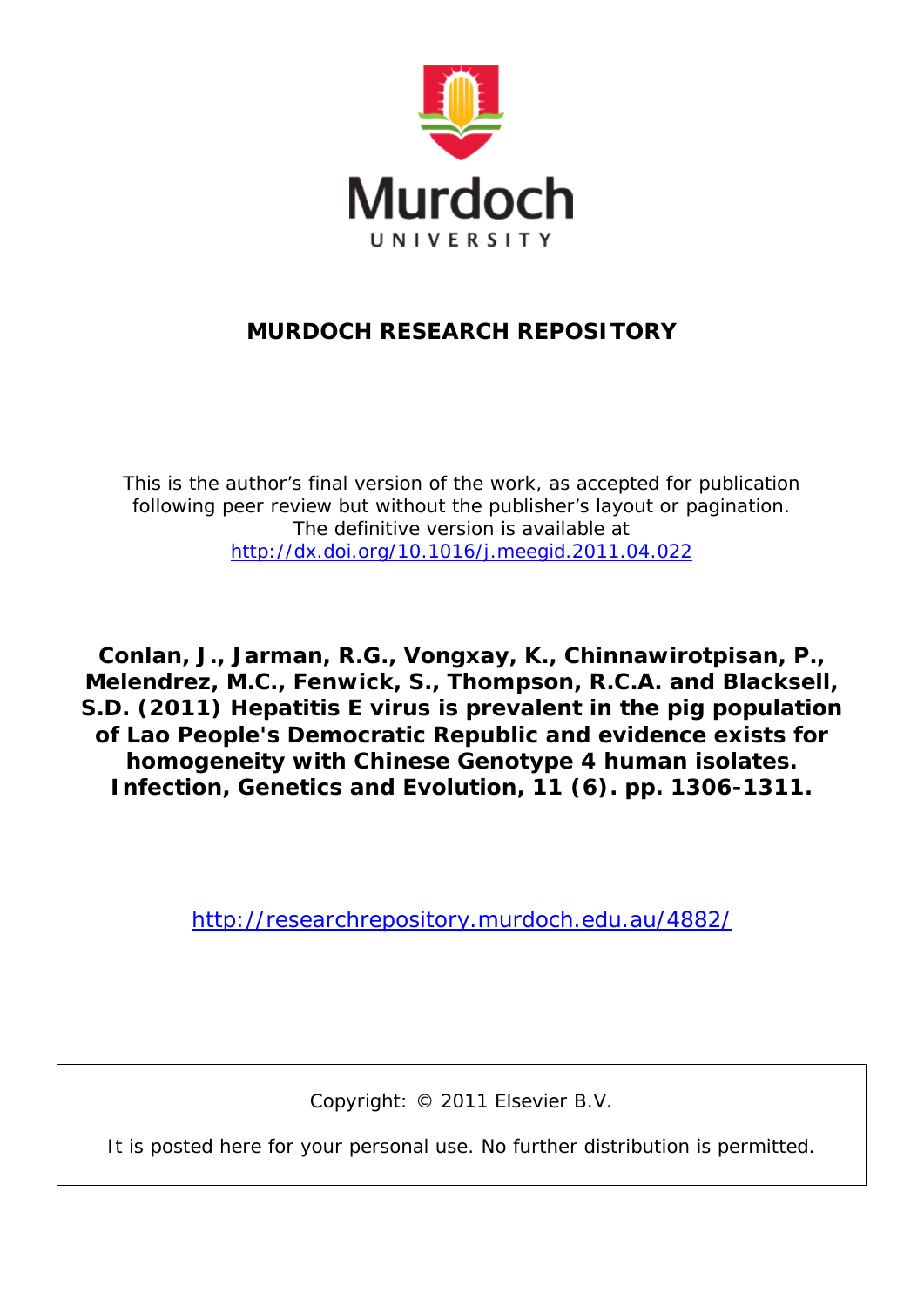### Accepted Manuscript

Title: Hepatitis E virus is prevalent in the pig population of Lao People's Democratic Republic and evidence exists for homogeneity with Chinese Genotype 4 human isolates

Authors: James V. Conlan, Richard G. Jarman, Khamphouth Vongxay, Piyawan Chinnawirotpisan, Melanie C. Melendrez, Stanley Fenwick, R.C. Andrew Thompson, Stuart D. Blacksell

| \$1567-1348(11)00128-6            |
|-----------------------------------|
| doi:10.1016/j.meegid.2011.04.022  |
| MEEGID 995                        |
| Infection, Genetics and Evolution |
| $31 - 1 - 2011$                   |
| $6-4-2011$                        |
| 19-4-2011                         |
|                                   |

Please cite this article as: Conlan, J.V., Jarman, R.G., Vongxay, K., Chinnawirotpisan, P., Melendrez, M.C., Fenwick, S., Thompson, R.C.A., Blacksell, S.D., Hepatitis E virus is prevalent in the pig population of Lao People's Democratic Republic and evidence exists for homogeneity with Chinese Genotype 4 human isolates, *Infection, Genetics and Evolution* (2010), doi:[10.1016/j.meegid.2011.04.022](dx.doi.org/10.1016/j.meegid.2011.04.022)

This is a PDF file of an unedited manuscript that has been accepted for publication. As a service to our customers we are providing this early version of the manuscript. The manuscript will undergo copyediting, typesetting, and review of the resulting proof before it is published in its final form. Please note that during the production process errors may be discovered which could affect the content, and all legal disclaimers that apply to the journal pertain.

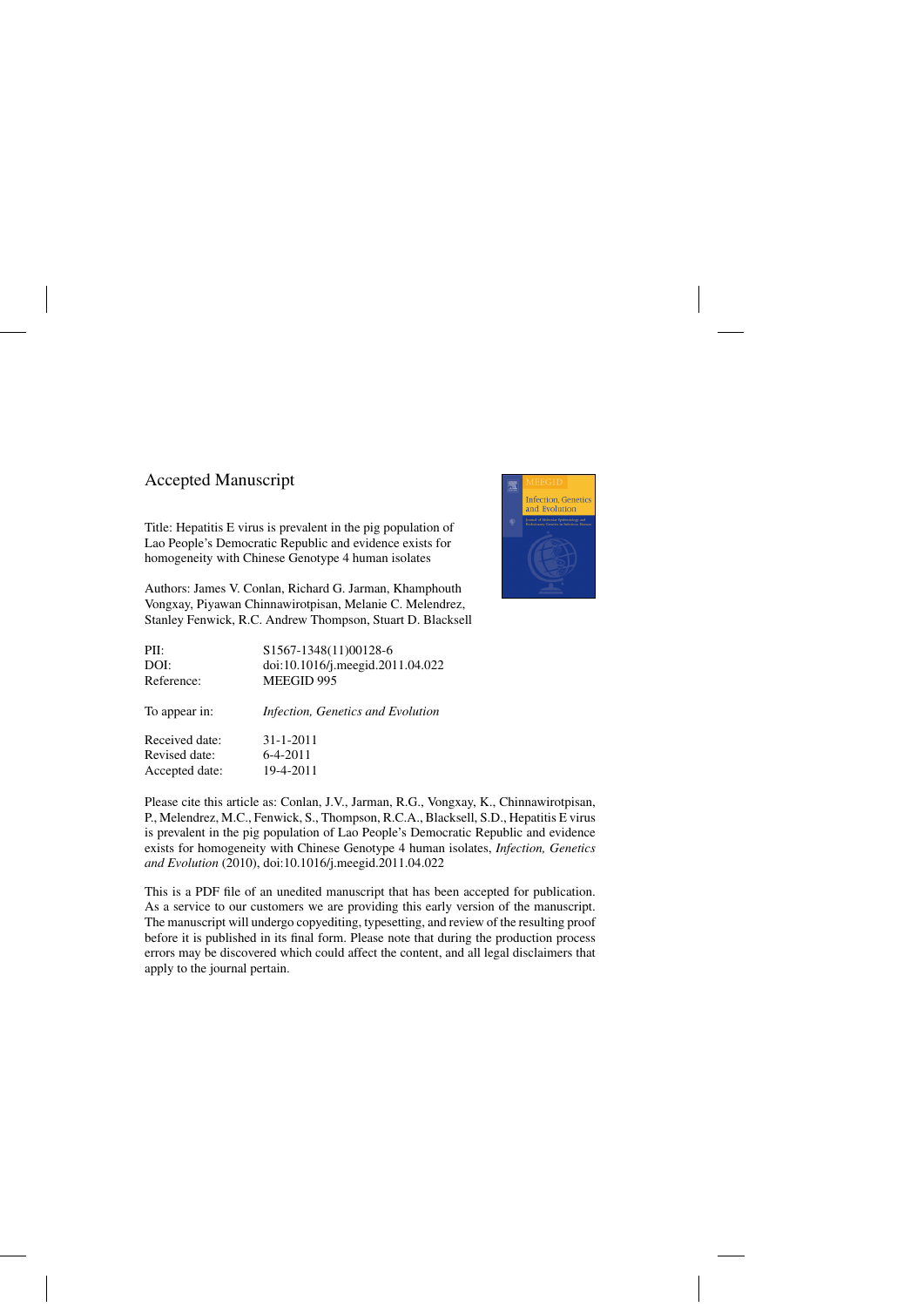#### **MANUSCRIPT CCEPTED**

### **Highlights**

- 11.6% of pigs had detectable Hepatitis E virus RNA in Lao PDR
- 43.5% of village pig herds were infected.
- All isolates were phylogenetically classified within genotype 4
- Phylogenetic clustering with other Asian human genotype 4 HEV isolates

Cccepter Manuscript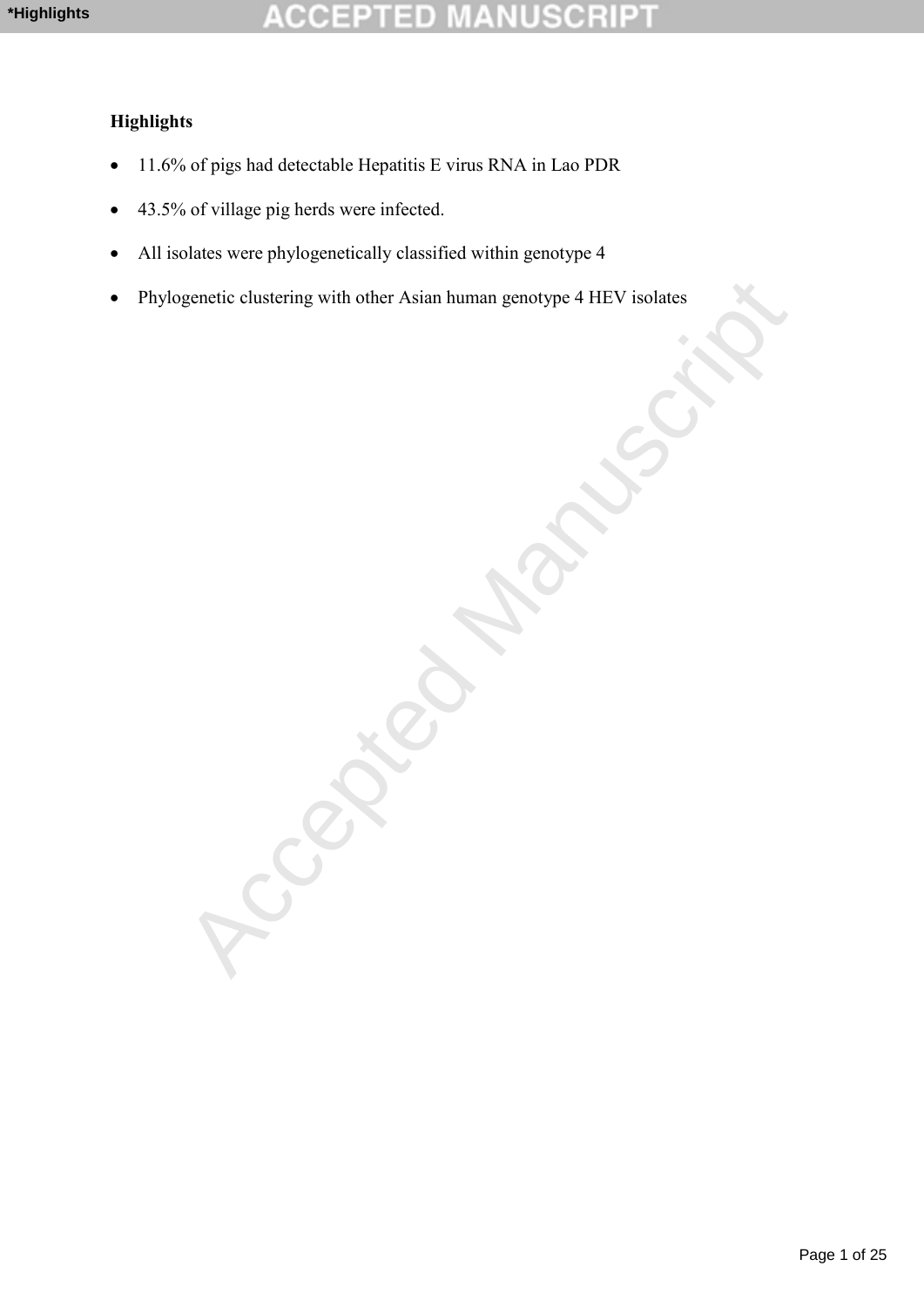# **Hepatitis E virus is prevalent in the pig population of Lao People's Democratic Republic and evidence exists for homogeneity with Chinese Genotype 4 human isolates**

James V. Conlan<sup>1</sup>, Richard G. Jarman<sup>2</sup>, Khamphouth Vongxay<sup>3</sup>, Piyawan Chinnawirotpisan<sup>2</sup>, Melanie C. Melendrez<sup>2</sup>, Stanley Fenwick<sup>1</sup>, R.C. Andrew Thompson<sup>1</sup>, and Stuart D. Blacksell $^{1,4,5}$ 

<sup>1</sup> School of Veterinary and Biomedical Sciences, Murdoch University, South Street, Murdoch, WA, Australia

<sup>2</sup> Department of Virology, Armed Forces Research Institute of Medical Sciences, Rajvithi Road, Bangkok 10400, Thailand

<sup>3</sup> National Animal Health Centre, Department of Livestock and Fisheries, Ministry of Agriculture and Forestry, Luangprabang Road, Vientiane Capital, Lao People's Democratic Republic

C. Melendrez<sup>2</sup>, Stanley Fenwick<sup>1</sup>, R.C. Andrew Thompson<sup>1</sup>, and Stuart D.<br>
1.4.5<br>
of Veterinary and Biomedical Sciences, Murdoch University, South Street, Murdoch<br>
traila<br>
nent of Virology, Armed Forces Research Institut Mahidol University-Oxford Tropical Medicine Research Unit, Faculty of Tropical Medicine, Mahidol University, 420/6 Rajvithi Rd, Bangkok 10400, Thailand Centre for Tropical Medicine, Nuffield Department of Clinical Medicine, University of Oxford, Oxford, OX3 7LJ United Kingdom

**Corresponding author:** Conlan, J.V.; Tel.: +856 20 55418170; Fax.; +856 21 218367; Email: [\(j.conlan@murdoch.edu.au\)](mailto:j.conlan@murdoch.edu.au); postage: P.O. Box 7042 Vientiane Capital, Lao PDR

**Keywords:** Hepatitis E virus; swine; zoonosis; Lao PDR; RNA stabilising buffer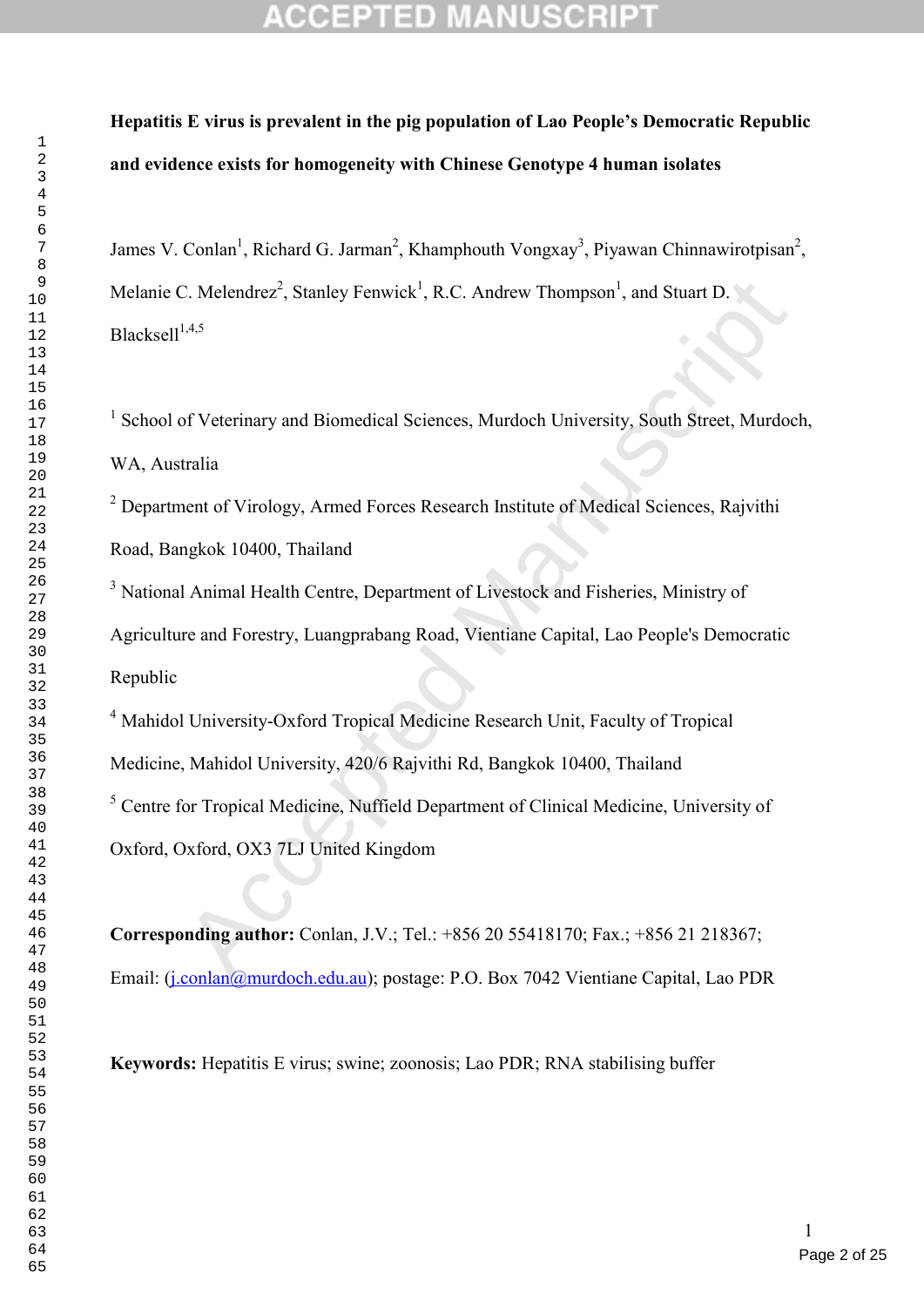#### **Abstract**

d in RNA stabilisation buffer due to cold-chain and transport limitations. Twenty-<br>
29) pigs had detectable HEV RNA and 43.5% of village pig herds were infected.<br>
240 base pair-nucleotide sequence flanking the junction of The objective of this study was to determine the prevalence and genotypic range of Hepatitis E virus (HEV) in the pig population of northern Lao People's Democratic Republic (PDR). We collected 181 faecal samples from indigenous-breed pigs ≤6 months of age and the faeces was stored in RNA stabilisation buffer due to cold-chain and transport limitations. Twentyone (11.6%) pigs had detectable HEV RNA and 43.5% of village pig herds were infected. Based on a 240 base pair-nucleotide sequence flanking the junction of open reading frames 1, 2 and 3 (ORF1, ORF2 and ORF3) the isolates were phylogenetically classified within genotype 4. Phylogenetic analyses revealed distinct genetic groupings of the Lao HEV isolates and two groups clustered with human and pig HEV isolates from China. This was the first study to demonstrate genotype 4 HEV in Lao PDR and indicates pigs are a potential reservoir for human HEV infection.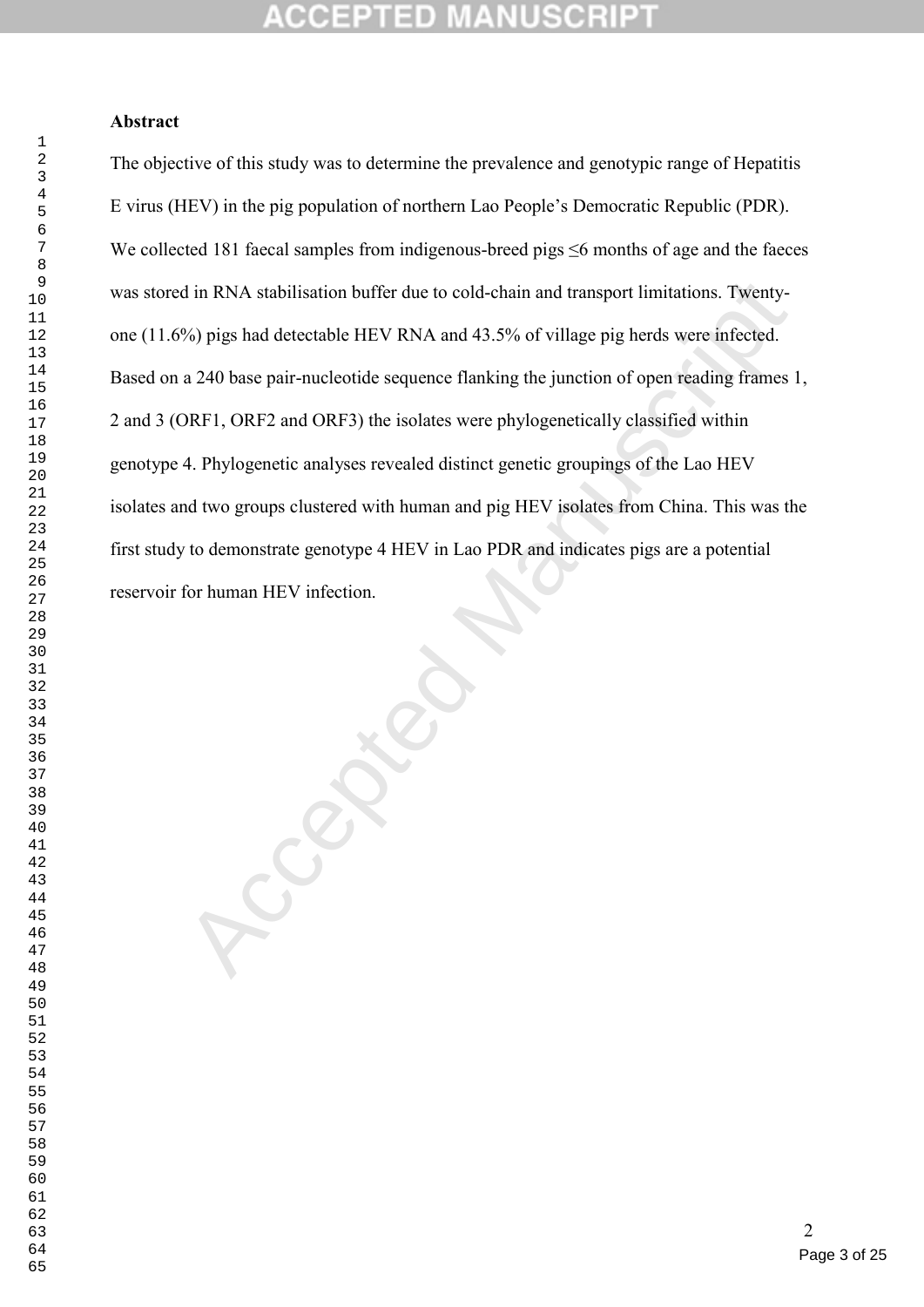#### **1. Introduction**

Hepatitis E virus (HEV) typically causes a self-limiting acute viral hepatitis followed by recovery and on occasion a fulminant hepatitis develops (Aggarwal and Naik, 2009). It is the causative agent of large-scale and sporadic acute hepatitis outbreaks worldwide with endemicity primarily centred in regions with poor sanitation and hygiene; encompassing large areas of Asia, Africa and central and south America (Aggarwal and Naik, 2009; Emerson and Purcell, 2003). Faecal-oral transmission is the predominant route of HEV infection and contaminated drinking water is the most common cause of epidemic human disease (Aggarwal and Naik, 2009; Emerson and Purcell, 2003; Meng, 2009b). Consumption of raw shellfish and uncooked meat and viscera from HEV infected animals are also important sources of human disease and result in sporadic cases (Meng, 2009a, b).

ty primarily centred in regions with poor sanitation and hygiene; encompassing larguista, Africa and central and south America (Aggarwal and Naik, 2009; Emerson an 003). Faecal-oral transmission is the predominant route of Hepatitis E virus is a non-enveloped, single-stranded positive sense RNA virus of the family *Hepeviridae*, genus *Hepevirus* and is comprised of four distinct genotypes (Emerson and Purcell, 2003; Lu et al., 2006). Genotypes 1 and 2 are primarily associated with humans and account for the majority of HEV infections worldwide, including epidemics (Aggarwal and Naik, 2009). Genotype 3 and 4 HEV have a zoonotic origin (Aggarwal and Naik, 2009; Meng, 2009a) with a diverse animal host range (Lu et al., 2006; Okamoto, 2007). However, pigs are an especially important reservoir of genotype 3 and 4 HEV and a common source of human HEV infection (Lu et al., 2006).

The majority of human HEV infection in Asia can be attributed to genotype 1 virus (Aggarwal and Naik, 2009; Wei et al., 2006) with sporadic acute disease associated with genotypes 3 and 4 (Aggarwal and Naik, 2009; Fu et al., 2010). However, recent evidence from China indicates that genotype 4 HEV is emerging as the predominant cause of human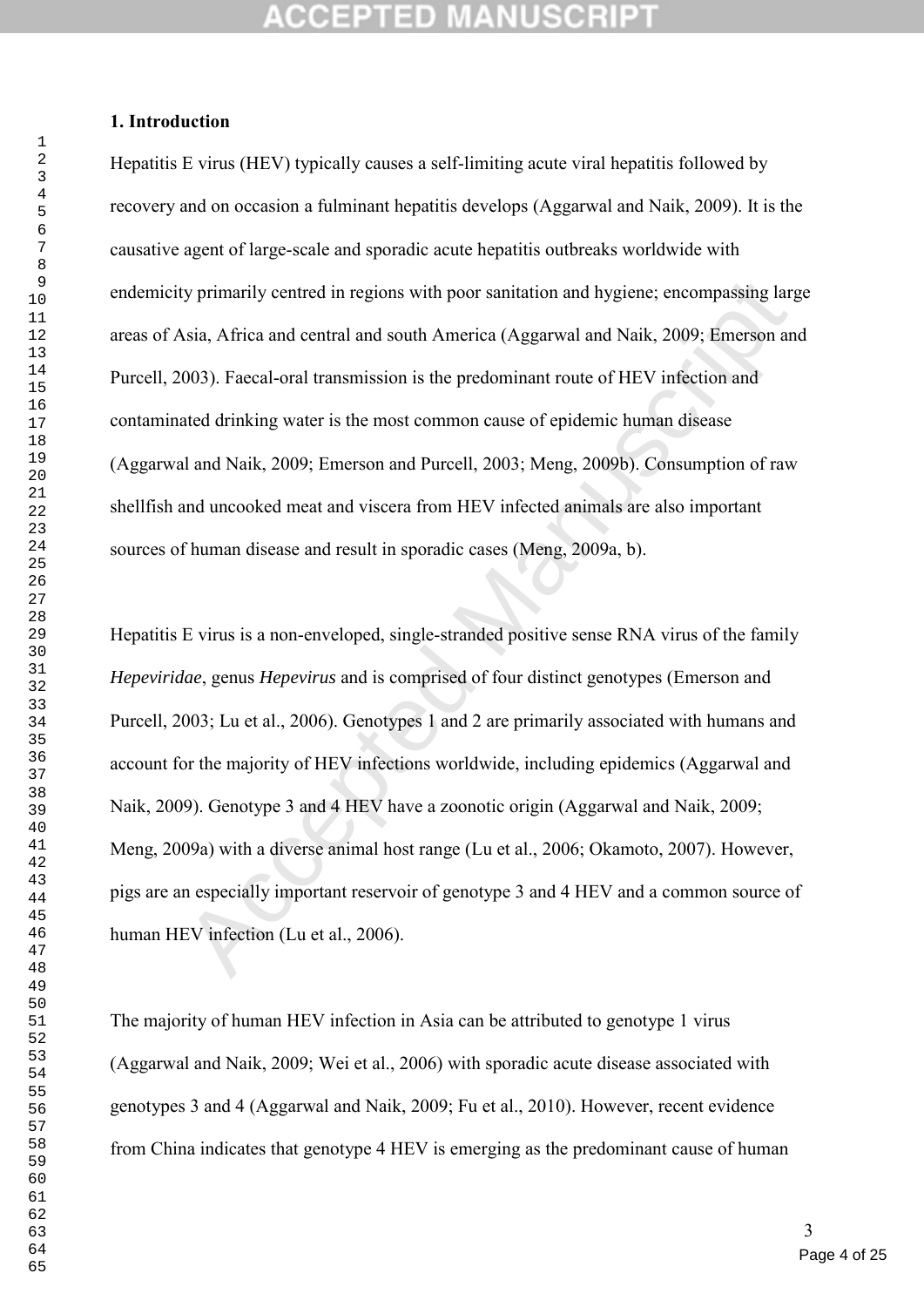disease (Li et al., 2006; Zhang et al., 2010). All pig HEV infections in Asia have been attributed to genotype 3 or 4 (Meng, 2009a) with a single genotype 1-like virus isolated from a pig in Cambodia (Caron et al., 2006), but this finding has not yet been verified (Meng, 2009b). Genotype 3 HEV is prevalent in pig populations of Cambodia and Thailand (Caron et al., 2006; Cooper et al., 2005) and Genotype 4 is prevalent in pigs of southern China (Ji et al., 2008). Furthermore, genotype 4 HEV has been associated with shellfish and human disease in northern Vietnam (Koizumi et al., 2004)

Cooper et al., 2005) and Genotype 4 is prevalent in pigs of southern China (Ji et al<br>
arthermore, genotype 4 HEV has been associated with shellfish and human disease i<br>
Vietnam (Koizumi et al., 2004)<br>
Deople's Democratic R In the Lao People's Democratic Republic (Lao PDR), anti-HEV antibodies are prevalent in 16-18% of the general human population (Corwin et al., 1999; Syhavong et al., 2010) and 2- 4% of hospital admitted hepatitis cases have been attributed to HEV infection (Corwin et al., 1999; Syhavong et al., 2010). In a sero-epidemiological study of the Lao pig population, anti-HEV antibodies were detected in 51% of slaughter-pigs and 15% of village-surveyed pigs, with a peak sero-prevalence in 7-9 month-old animals (Blacksell et al., 2007). Neither pig nor human HEV isolates have been genetically typed in the Lao PDR and the link between pig and human infections have not been examined. This study describes the detection and molecular epidemiology of HEV in pigs in northern Lao PDR.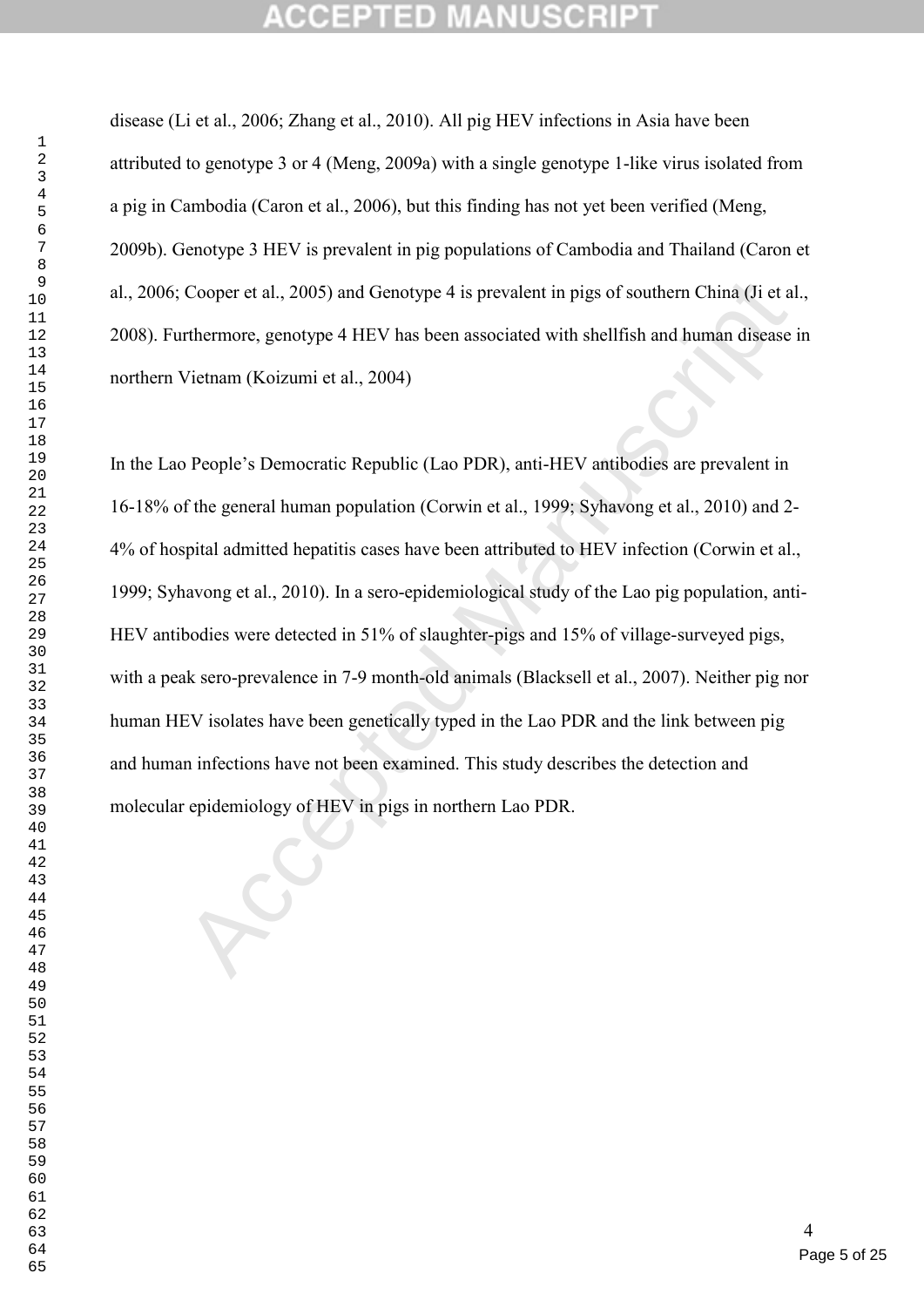### **CCEPTED MANUSCF**

#### **2. Materials and methods**

#### *2.1 Ethics statement*

The research protocols were reviewed and approved by the Murdoch University Animal Ethics Committee (project number: R2108/07) prior to commencing the study. The Lao Department of Livestock and Fisheries does not, at this time, have an ethics committee to review and approve scientific research protocols involving animal subjects.

#### *2.2 Study site*

The study was conducted in four provinces in northern Lao PDR, Luangprabang, Oudomxay, Xiengkhuang and Huaphanh, where >90% of pigs are produced in the smallholder sector using traditional low-input production practices. One district in each province was selected for inclusion in the study (Figure 1).

#### *2.3 Faecal samples and storage*

ent of Livestock and Fisheries does not, at this time, have an ethics committee to<br>
approve scientific research protocols involving animal subjects.<br>
site<br>
site<br>
site<br>
site<br>
site<br>
was conducted in four provinces in norther Faecal samples were collected from 181 pigs  $\leq 6$  months of age in the dry season from January to March 2009 and stored in RNAlater® (Ambion, USA). Approximately 1 g of faecal material was added to 5 ml of RNAlater® and mixed thoroughly with a clean wooden stick. Data on age, breed, sex and village origin were collected for each animal. Samples were stored at 4 °C in the field and at -85 °C upon return to the central laboratory in Vientiane Capital. Samples were shipped on dry ice to the Armed Forces Research Institute for Medical Sciences (AFRIMS), Bangkok, Thailand, for molecular analysis.

#### *2.4 Statistical analysis*

Data were entered into a spreadsheet (Microsoft® Excel®, Microsoft Corporation, USA) and analysis was performed using Stata/IC version 10 (Stata Corporation, USA). HEV prevalence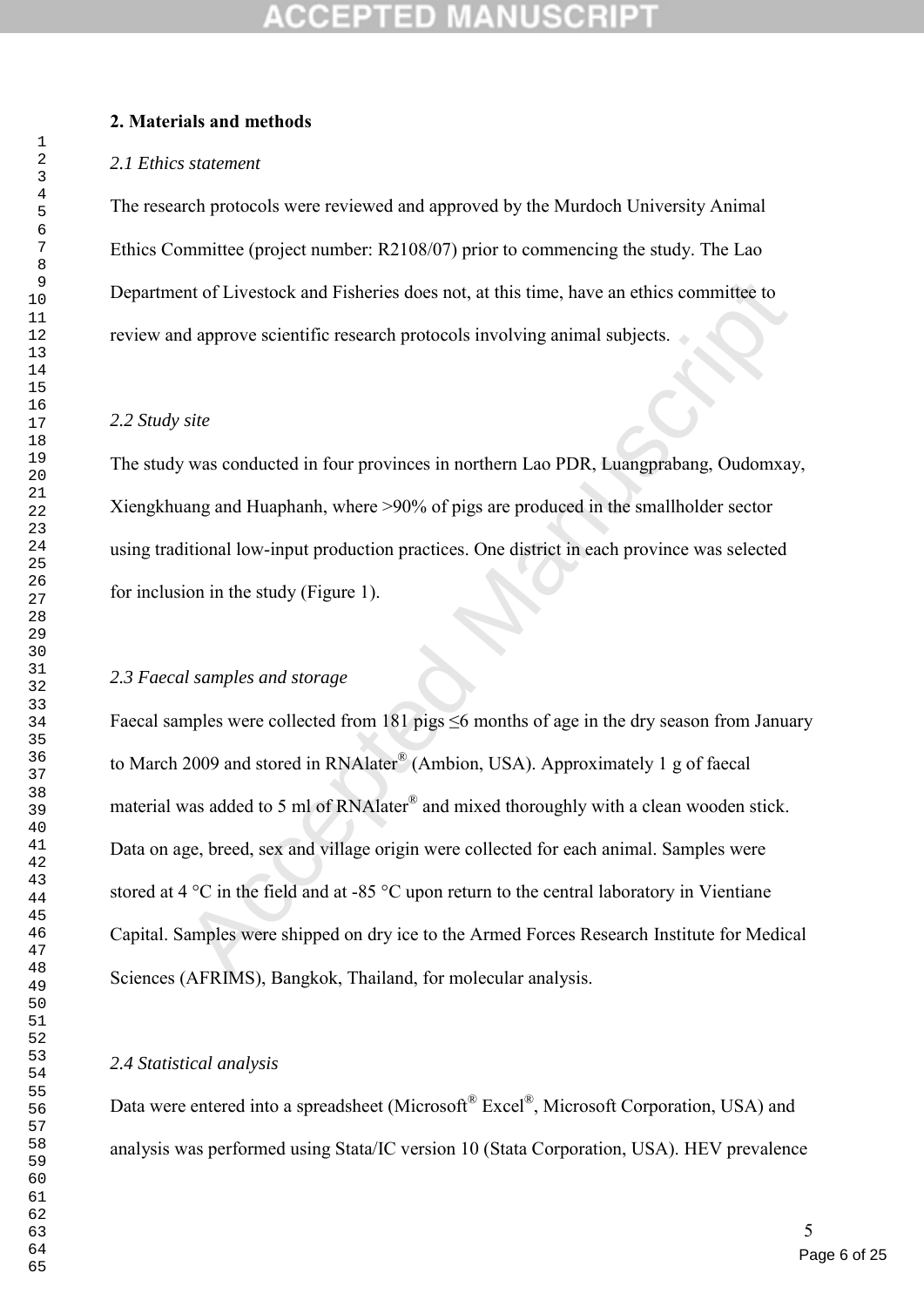was calculated as the proportion of animals that had detectable HEV RNA in the sample population. The Fisher's exact test was used to explore associations between infection status and sex, province and age category. The effect of sample storage time at 4 °C on HEV RNA detection was tested by Kruskal-Wallis test for non-parametric difference of means. Associations were considered significant if *P*≤0.05.

*2.5 Polymerase chain reaction, sequencing and phylogenetic analysis*

Virus RNA was extracted from stool suspension using QIAamp viral RNA mini kit (QIAGEN, Germany) according to the manufacturer's instruction. The RNA was tested by nested RT-PCR using primers flanking the junction of open reading frame (ORF) 1, 2 and 3 with external primers F2782 (5'-GGDCTBGTTCATAACCTGAT -3') and R2783 (5'-GGTTGGTTGGATGAATATAGG-3') and internal primers F2781 (5'-

GTTCATAACCTGATWGGYATGCT-3') and R2784 (5'-

ons were considered significant if *P*≤0.05.<br>
Herase chain reaction, sequencing and phylogenetic analysis<br>
A was extracted from stool suspension using QIAamp viral RNA mini kit<br>
A, Germany) according to the manufacturer's GGATTGCGAAGGGCTGAGAATCA -3'). Briefly, genomic RNA was converted to cDNA using specific primer R2783 with the AMV-RT (Promega, USA) according to the manufacturer's instruction. The first and second round PCR were amplified by using AmpliTaq DNA polymerase (Applied Biosystems, USA) with the external and internal primer sets, respectively. Cycling conditions included 35 amplification cycles of 1 min at 94 °C, 1 min at 55 °C and 1 min at 72 °C. After electrophoresis in a 1.5% agarose gel stained with ethidium bromide, the expected 310 bp bands of the second round PCR product were visualized on a UV transiluminator. The PCR amplified DNA fragments were purified using QIAquick PCR purification kit and the QIAquick gel extraction kit (QIAGEN, Germany) according to the manufacturer's instructions.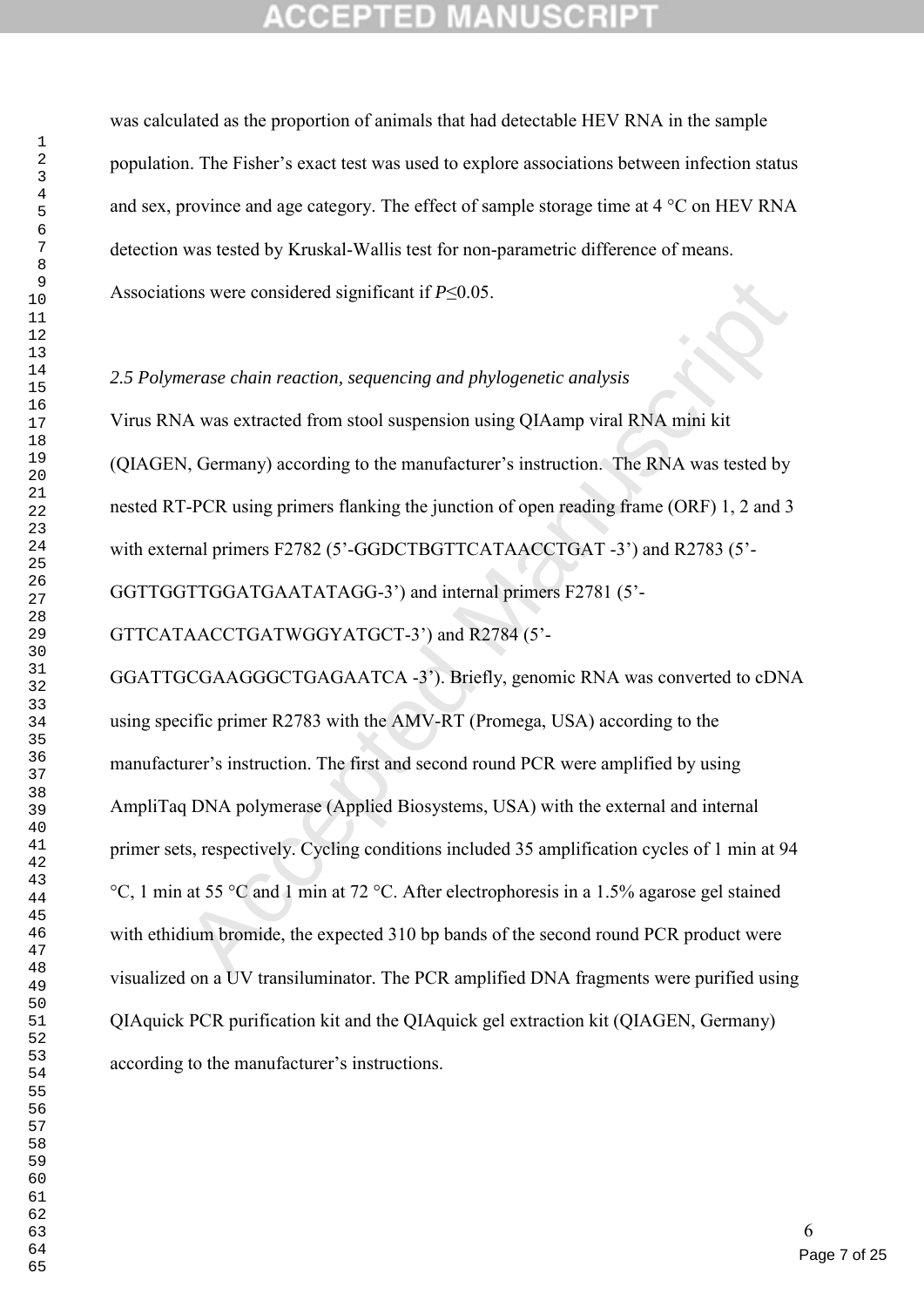s were combined for analysis and edited with the aid of Sequencher software (Gene, USA). The 21 Lao isolates were combined with 20 known HEV swine and quences obtained from GenBank (Figure 3); including 10 human HEV strain Sequencing reactions were performed using the DYEnamic ET dye terminator sequencing kit (GE Healthcare, UK) according to the manufacturer's instruction, with sequencing primers. The sequencing products were cleaned by standard precipitation before sequencing on a MegaBACE 500 automated DNA sequencer (GE Healthcare, UK). Overlapping nucleic acid sequences were combined for analysis and edited with the aid of Sequencher software (Gene Code Corp., USA). The 21 Lao isolates were combined with 20 known HEV swine and human sequences obtained from GenBank (Figure 3); including 10 human HEV strains (Genotype and GenBank Accession numbers in parenthesis) from Burma (genotype 1; M73218), Mexico (genotype 2; M74506), China (genotype 4; AB108537, AJ272108, AB197673, AB369688), Japan (genotype 4; AB253420, AB097812, AB291966), South Korea (genotype 4; FJ763142), and 10 pig HEV strains, including Thailand (genotype 3; EU375463), China (genotype 4; EU676172, GU119960, EF570133, AY594199, FJ610232, GU361892, GU206559), Japan (genotype 4; AB097811) and India (genotype 4; AY723745). Sequences were aligned using MUSCLE v2.1 (Edgar, 2004) and a phylogenetic tree was constructed using PhyML v3.0 (Guindon and Gascuel, 2003) under the model GTR+G+I determined using jModelTest (Podsada, 2008) and with aLRT, SH-like support (indicated at tree nodes). Pairwise analysis was performed in CLC Main Workbench (CLC bio, Denmark) and Fisher's exact test was used to detect significant evidence of heterogeneity with respect to host.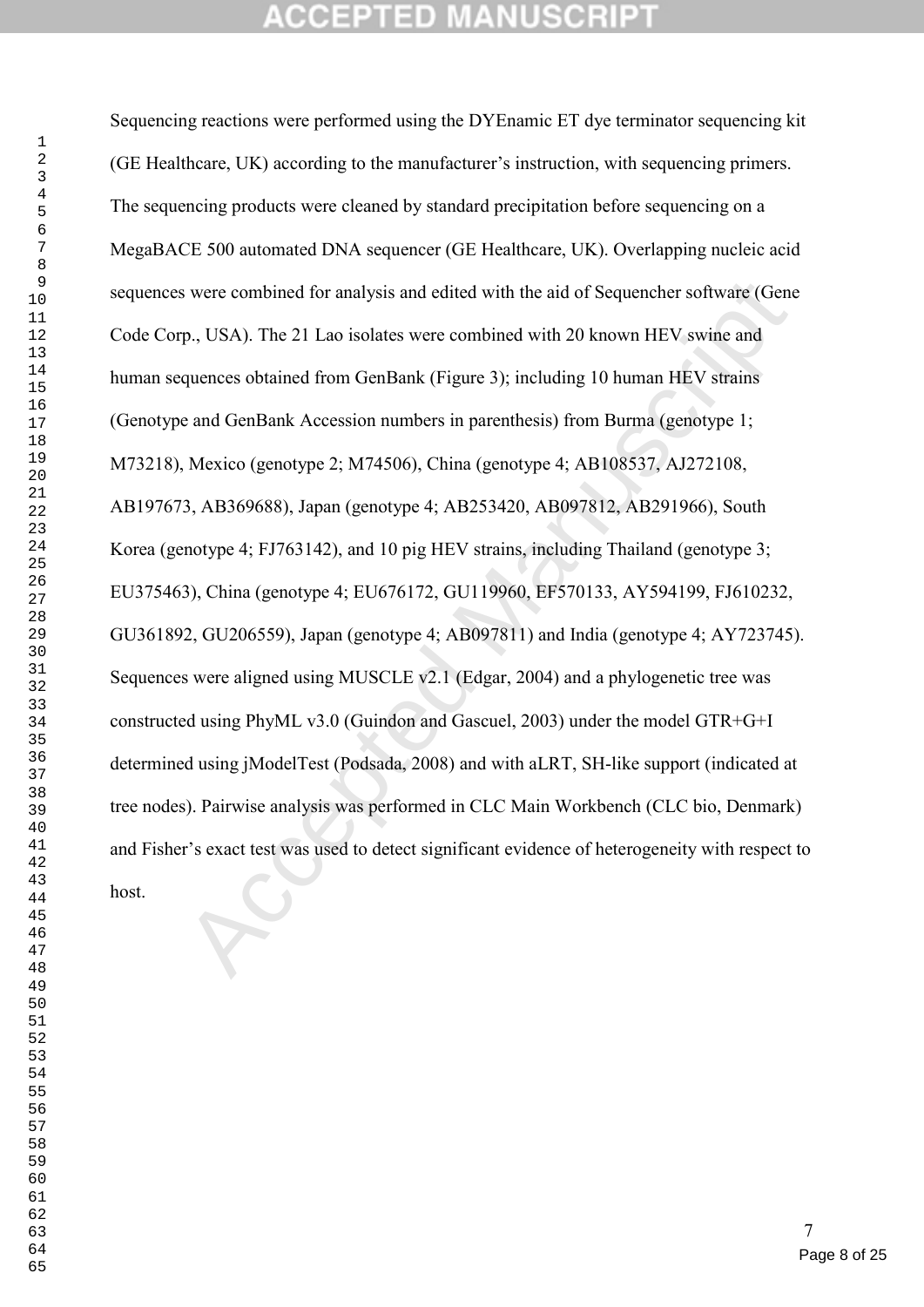#### **3. Results**

#### *3.1 Detection and epidemiology of HEV in pigs*

tory. The median storage time at 4 °C was 11 days (range: 1 – 44). Twenty-one<br>11.6%) had detectable HEV RNA in the facees and no significant effect of storage<br>EV RNA PCR-amplification was observed ( $P=0.420$ ). Samples wer One hundred and eighty-one faecal samples were collected from pigs  $\leq 6$  months old (median: 3 months old), stored in RNAlater<sup>®</sup> and kept at 4 °C in the field before storage at -85 °C in the laboratory. The median storage time at 4  $^{\circ}$ C was 11 days (range: 1 – 44). Twenty-one samples (11.6%) had detectable HEV RNA in the faeces and no significant effect of storage time on HEV RNA PCR-amplification was observed (*P*=0.420). Samples were collected from pigs from 95 households in 23 villages (Table 1). There was a significant difference in observed prevalence between the 4 provinces  $(P=0.012)$  as no pigs sampled in Huaphanh province had detectable HEV RNA (Table 1). Age-stratified prevalence peaked at 15.8% (3/19) in 1-2 month old pigs (Figure 2) but no significant difference (*P*=0.514) in HEV infection was observed for piglet age due to the small sample size. There was no significant association between HEV infection status and the sex of pigs (*P*=0.831).

#### *3.2 Genetic analysis of HEV isolates from viremic pigs*

Sequence analysis of the 240-bp fragment indicated that all 21 Lao HEV isolates belonged to genotype 4 (Figure 3) and were 89.6-100% identical to each other. When Lao sequences were compared to known human and pig HEV isolates obtained from GenBank, they had 88.3- 97.1% sequence homology with genotype 4 strains, 80.0-83.3% homology with Thai genotype 3 HEV (EU375463), 80.8-84.2% homology with Burmese genotype 1 HEV (M73218) and 79.6-83.3% homology with Mexican genotype 2 HEV (M74506). Genotype 4 sequences from both human and swine HEV isolates appeared to cluster indiscriminately within the phylogenetic tree (Figure 3) and no significant clustering for host was evident (*P*=0.392).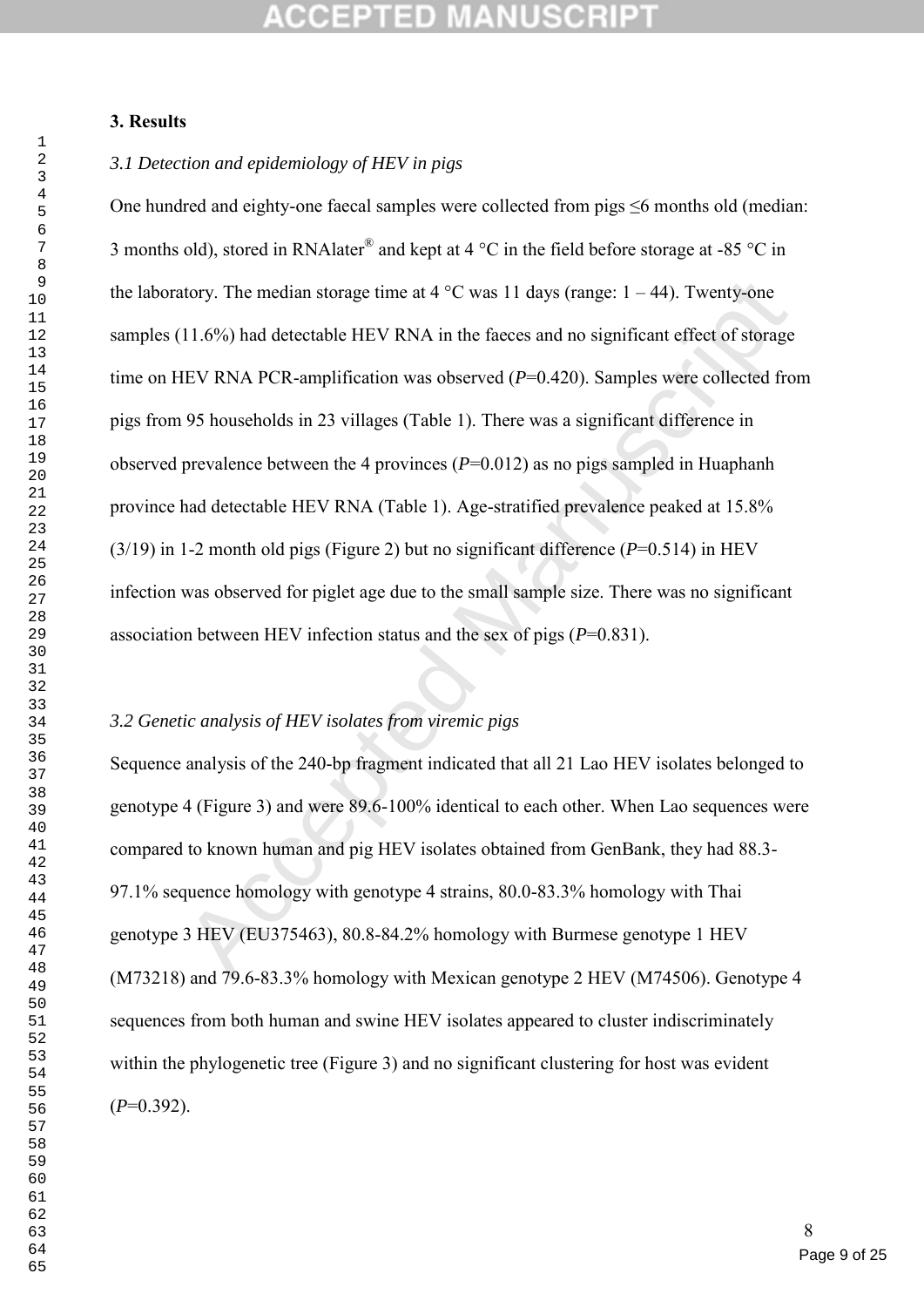*F. Group 1* could not be classified to the subtype level as there was 96.3% sequence<br>
with subtype 4b swine HEV isolated in Guangxi province in southern China<br>
s accession number: EU676172) (Zhang et al., 2010), 95.4% ho Genetic variability was observed within the 21 Lao HEV isolates and we tentatively assigned them into four apparent groups and a lone genetically distinct isolate (Figure 3). *Group 1* was comprised of four isolates from a single litter in Xiengkuang province (HQ541429- HQ541432) and a piglet in Oudomxay province (HQ541425) and had 100% sequence homology. *Group 1* could not be classified to the subtype level as there was 96.3% sequence homology with subtype 4b swine HEV isolated in Guangxi province in southern China (GenBank accession number: EU676172) (Zhang et al., 2010), 95.4% homology with subtype 4g human HEV isolated in Jilin province in northeast China (AB108537) (Lu et al., 2006) and 95.0% homology with subtype 4d swine HEV isolated in Jiangxi province in southeast China (AY594199) (Lu et al., 2006). A single isolate from Oudomxay province (HQ541423) had 95.0% sequence homology with subtype 4b swine HEV (EU676172) and 94.2% homology with subtype 4c swine HEV isolated in Hokkaido, Japan (AB097811) (Lu et al., 2006). *Group*  was comprised of two isolates, one each from Luangprabang (HQ541412) and Oudomxay (HQ541427) provinces and had 99.6% sequence homology. *Group 2* isolates had 96.7-97.1% sequence homology with subtype 4a human HEV isolated from a Japanese patient who travelled to Shaanxi province in central China (AB197673) and subtype 4a swine HEV isolated in Xinjiang province in far northwest China (GU119960), giving us confidence that these isolates can be classified as subtype 4a. *Group 3* was comprised of isolates from two litters in a village in Luangprabang province (HQ541414-HQ541417; HQ541418- HQ541419), from a piglet in another village in Luangprabang province (HQ541413) and a piglet from Xiengkhuang province (HQ541428) and had 98.3-100% sequence homology. *Group 4* was comprised of five isolates from five different litters and three villages in Oudomxay province (HQ541420-HQ541422, HQ541424, HQ541426) and had 94.2-98.3% sequence homology. *Group 3* and *4* Lao isolates did not cluster with other Asian HEV strains (88.3-93.8% homology) and were not classified at the subtype level.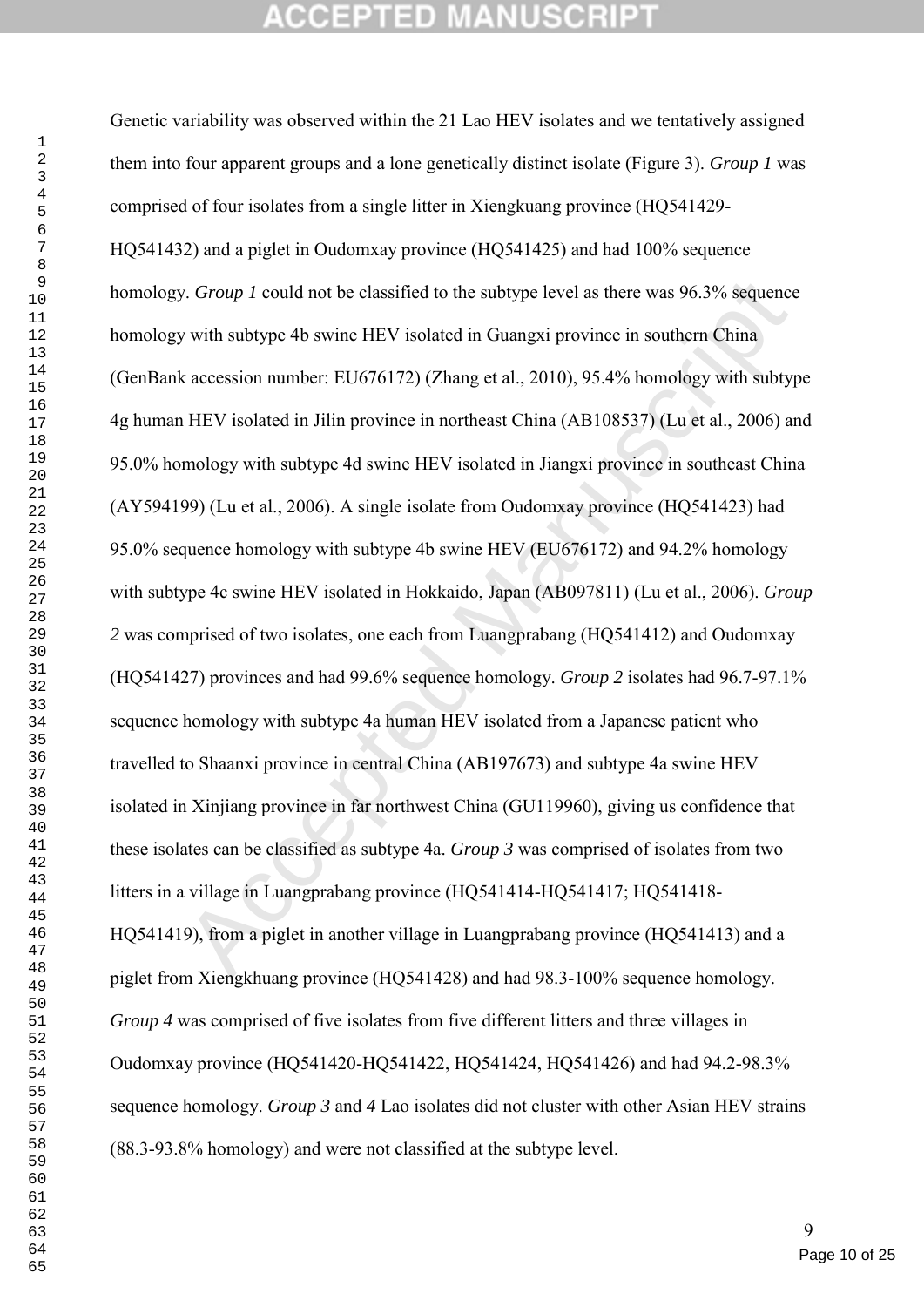The sequence data for the Lao HEV isolates were deposited on GenBank, accession numbers: HQ541412 – HQ541432.

Cancer Manuscript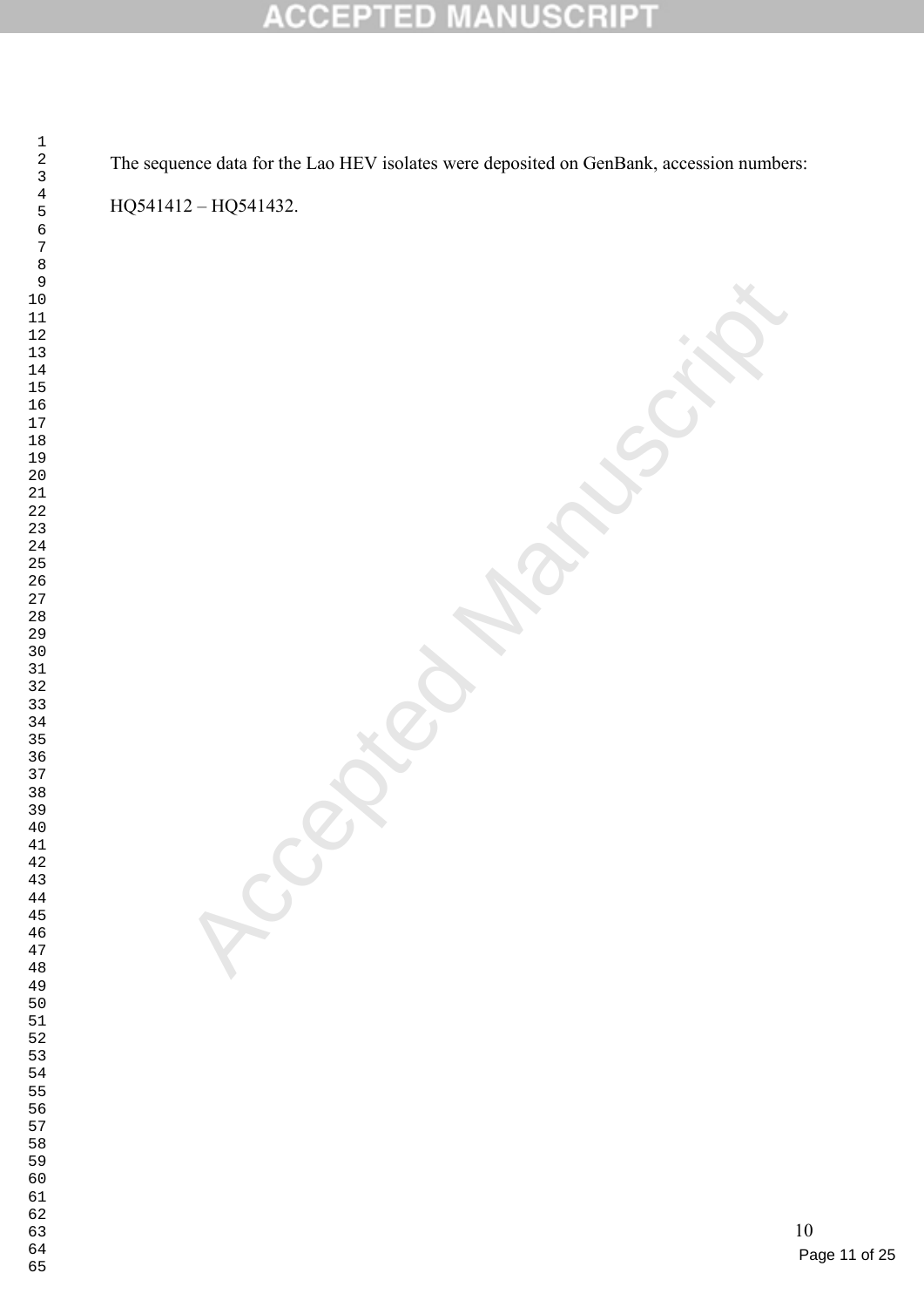#### **4. Discussion**

pes 3 and 4 in the Mekong sub-region of Southeast Asia. To our knowledge, only<br>3 has been isolated from pigs in Cambodia and Thailand (Caron et al., 2006; Coop<br>5) and genotype 4 from humans in Vietname (Hijikata et al., 20 We report for the first time genotype 4 HEV in the pig population of northern Lao PDR and that almost half of the village pig herds were infected. This finding has epidemiological significance since the growing body of evidence indicates possible geographical partitioning of genotypes 3 and 4 in the Mekong sub-region of Southeast Asia. To our knowledge, only genotype 3 has been isolated from pigs in Cambodia and Thailand (Caron et al., 2006; Cooper et al., 2005) and genotype 4 from humans in Vietnam (Hijikata et al., 2002; Koizumi et al., 2004) and pigs in Lao PDR. The Lao and Vietnamese HEV isolates originate from northern regions and to date no data on the genotypes of HEV circulating in the southern regions of these countries are available. Wide reaching studies are required to confirm geographical partitioning, however, classical swine fever virus, which is endemic throughout the region, provides a precedent for genotypic partitioning in the Mekong region (Blacksell et al., 2005; Blacksell et al., 2004).

The success of this study was dependent on the ability to store and transport faecal samples in a manner that prevented HEV RNA degradation. We used the proprietary RNA stabilisation buffer RNAlater<sup>®</sup> to preserve HEV RNA for subsequent molecular analysis. RNA stabilisation buffers have been used to preserve RNA in faecal samples in studies involving rotavirus (Whittier et al., 2004) and avian influenza virus (Forster et al., 2008), but to our knowledge this is the first report using  $RNAlater^{\circledast}$  to preserve HEV in faeces. Our study clearly demonstrates proof-of-principle and further studies to validate the protocol and determine analytical and diagnostic performance characteristics are warranted. Hepatitis E virus could be detected in faeces stored at  $4^{\circ}$ C for 41 days, indicating the usefulness of this method in conducting an epidemiological survey in a hot, tropical country with poor quality infrastructure and cold chains. The most significant drawback of RNAlater $^{\circledR}$  is the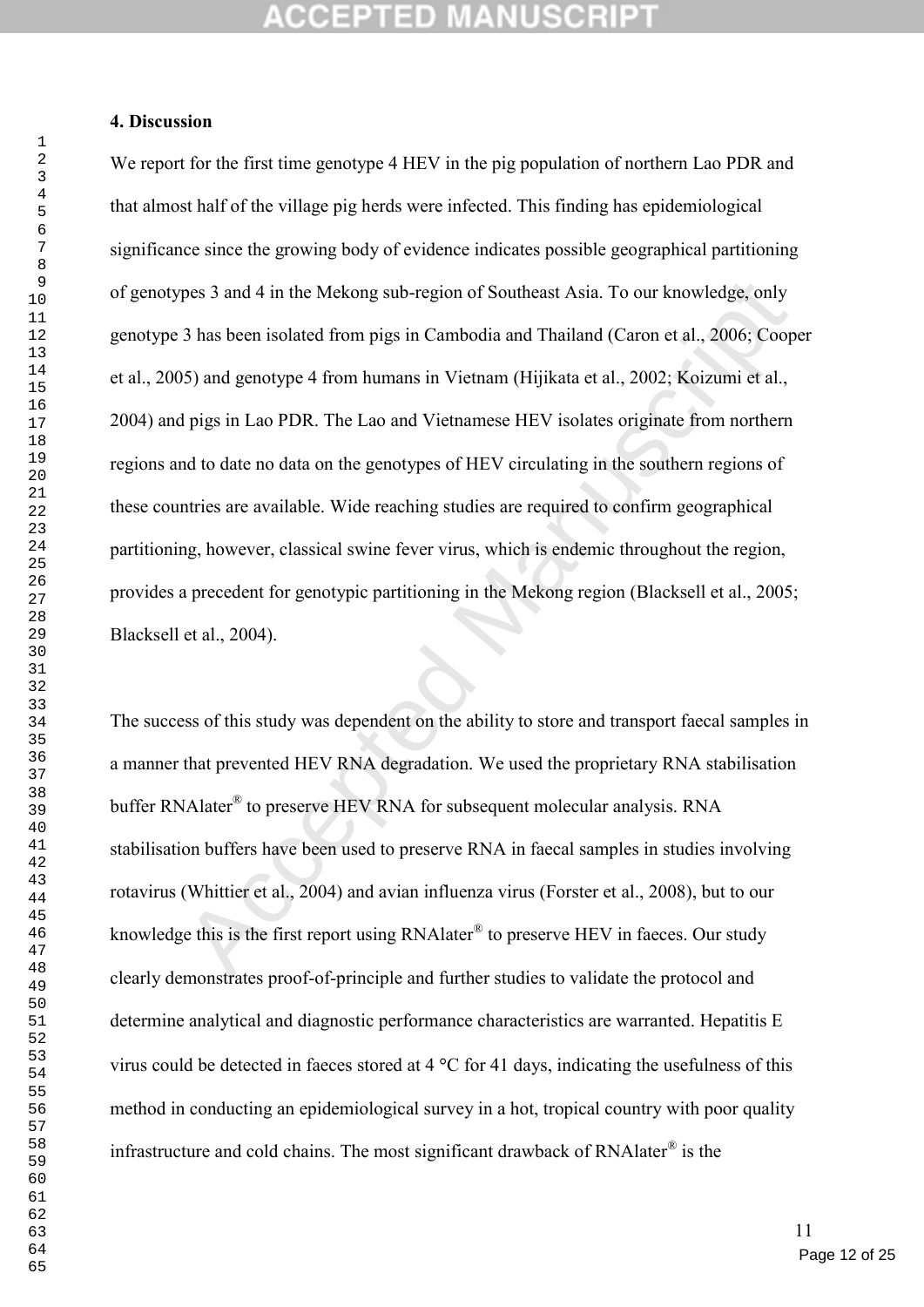incompatibility with virus isolation (Forster et al., 2008) and dual sampling will be needed if live virus manipulations are required. Since our study was primarily a genotyping study, RNAlater<sup>®</sup> preservation served our purpose.

studies in Lao PDR indicate that tropical monsoon weather patterns may influence<br>miology of swine HEV (Blacksell et al., 2007), such that peak seroprevalence<br>ds with the wet season months May to September (Conlan et al 201 Previous studies in Lao PDR indicate that tropical monsoon weather patterns may influence the epidemiology of swine HEV (Blacksell et al., 2007), such that peak seroprevalence corresponds with the wet season months May to September (Conlan et al 2010, In prep). The timing of this present survey coincided with the dry season and the observed prevalence of 11.6% may be indicative of the baseline from which epidemic transmission can occur during the wet season. However, longitudinal studies are needed to determine seasonal influence on virus transmission in Lao PDR; a study in Eastern China demonstrated little seasonal influence on transmission (Lu et al., 2009), but rainfall patterns and pig production practices are vastly different.

The age-stratified HEV RNA positivity data suggested that pigs were infected at a young age with peak prevalence observed in 1-2 month old piglets. This finding is consistent with experimental studies showing piglets start to shed virus from 1 month of age (Kanai et al., 2010) after the waning of IgA material antibodies by 3 weeks of age (de Deus et al., 2008). Piglets can shed virus for up to 4 months post infection (Kanai et al., 2010) providing a continued source of environmental contamination and enabling HEV to remain endemic over the dry season months, November to March.

It is important to note the limitations of interpreting sequence data from a 240-bp fragment; nevertheless, genetic variability was evident amongst the Lao HEV isolates. Interestingly, four genetically distinct isolates were detected in Oudomxay province and all but those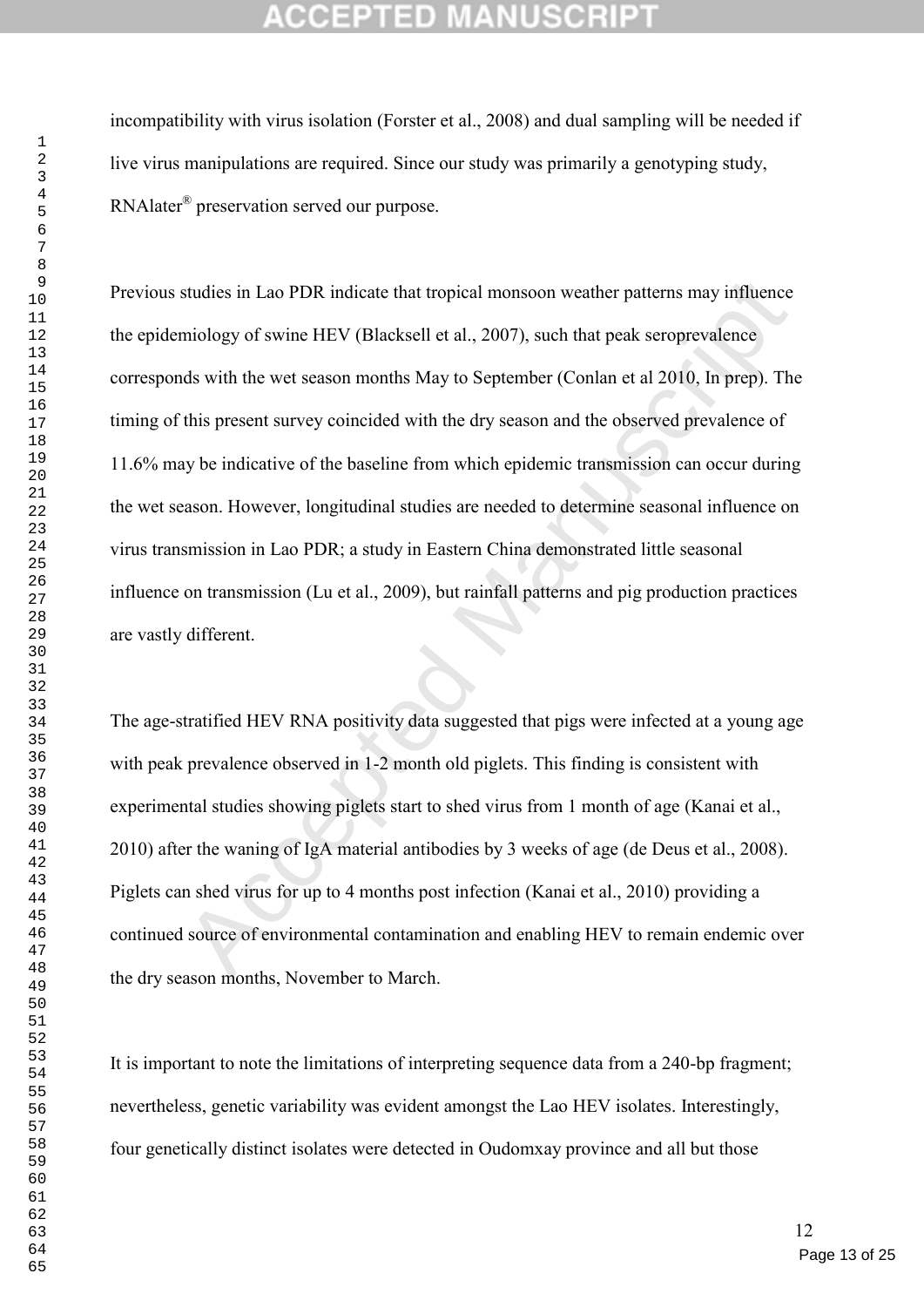belonging to *Group* 4 clustered with other Asian isolates, and could reflect the movement of people and animals in a region at the junction of five countries (Figure 1). *Groups 1*, *2* and *3* were comprised of isolates from different provinces and provide evidence for HEV dispersal in Lao PDR through pig trade and or human movements. All but three of the Lao isolates fell externally in the phylogenetic tree when compared to the other Asian genotype 4 isolates included in the analysis. The data provides evidence that *Groups 3* and *4* HEV isolates from Lao PDR were unique and possibly geographically partitioned, whereas the remaining isolates were related to Chinese genotype 4 HEV isolates from humans and pigs.

*i* in the phylogenetic tree when compared to the other Asian genotype 4 isolates<br>in the analysis. The data provides evidence that *Groups* 3 and 4 HEV isolates from<br>were unique and possibly geographically partitioned, wh Host related factors are generally thought to be closely associated with the severity of HEV infection (Okamoto, 2007), however, recent studies indicate that genotype 4 HEV was more commonly associated with severe and fulminant hepatitis compared to genotype 3 HEV (Mizuo et al., 2005; Okamoto, 2007). Severe and fulminant hepatitis was reported in 36% and 8% of cases, respectively, for genotype 4 HEV infection compared to no severe or fulminant hepatitis observed in genotype 3 HEV infections (Okamoto, 2007). This finding could have important implications for high-risk groups in northern Lao PDR considering we exclusively found genotype 4 HEV and that genotype 4 HEV is emerging as the dominant cause of human HEV disease in southern and eastern China (Li et al., 2006; Zhang et al., 2010).

The results of the present study showed that genotype 4 HEV was prevalent in Lao PDR and that almost half the herds were infected. The high pig and herd level prevalence in the Lao pig population provides an abundant reservoir of virus for human HEV disease in rural communities of northern Lao PDR. Research will be required to understand the cause of human HEV disease and the use of a validated protocol using RNA stabilisation buffer could provide a suitable means of achieving this objective. Our study provides the first data set from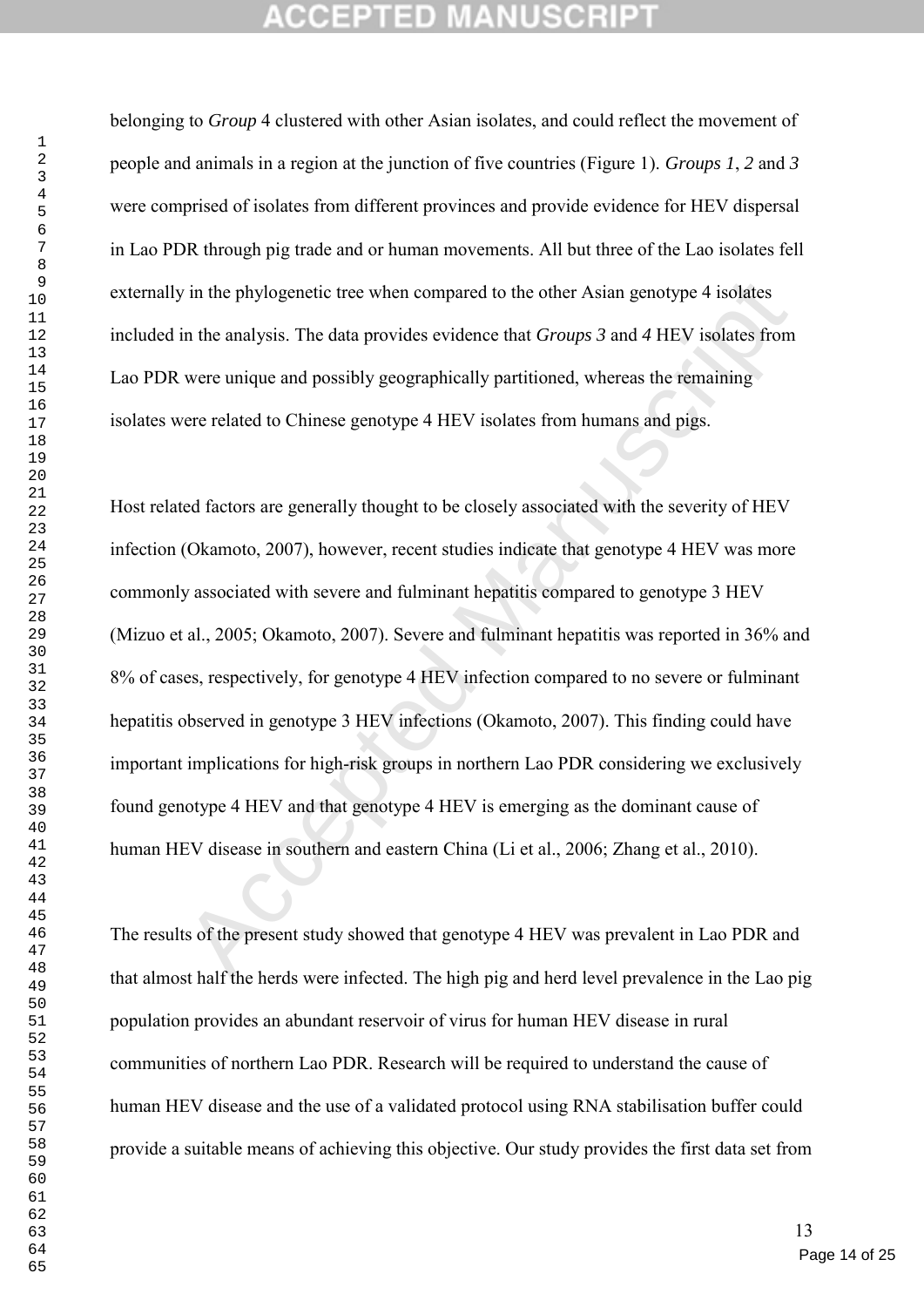Lao PDR that can be used to examine the source of human HEV disease. In addition, further work will be required to determine if the dry season prevalence we observed was baseline and a source of epidemic transmission in the monsoonal wet season.

Ccepted Mi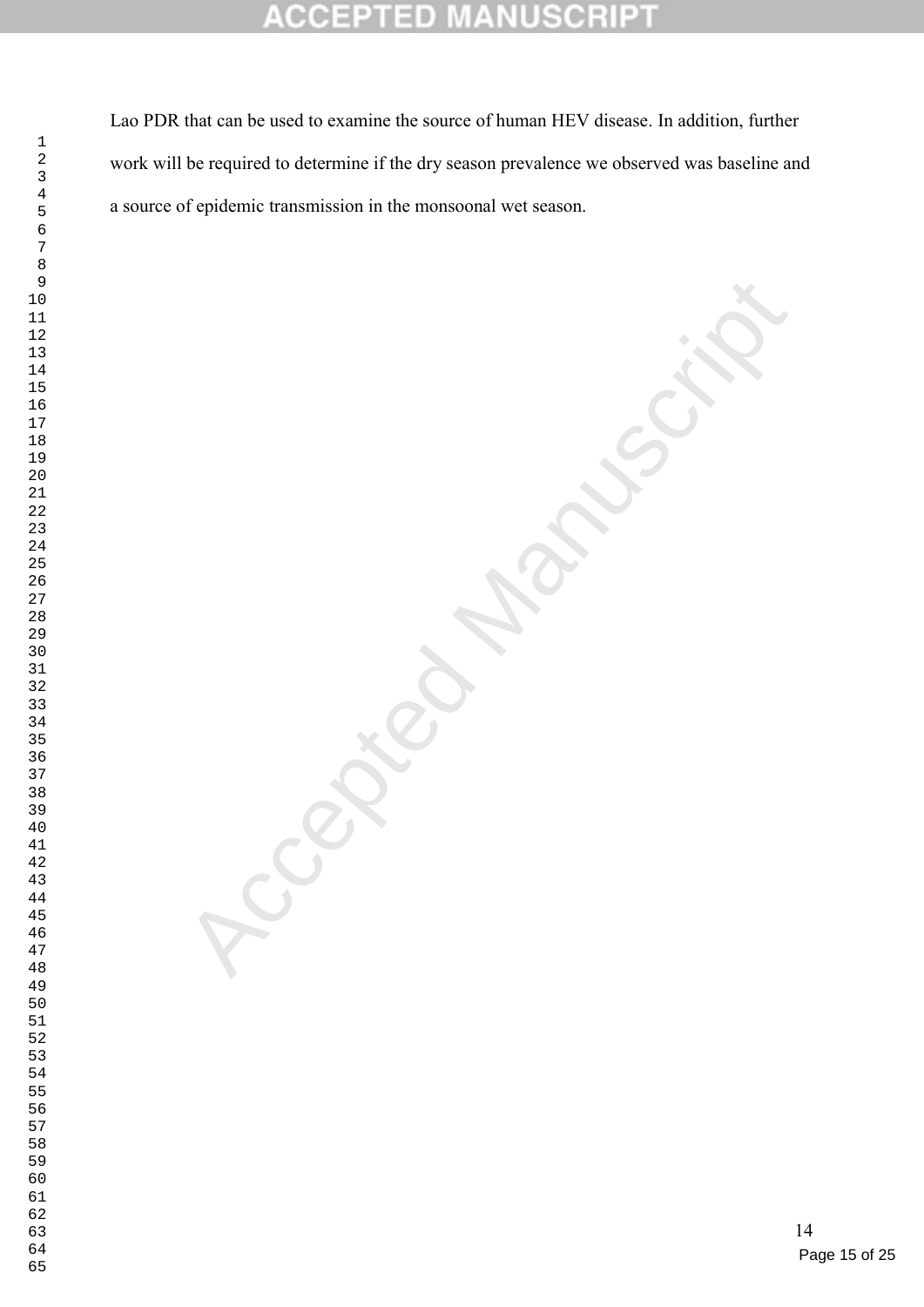#### **Disclaimer**

The opinions or assertions contained herein are the private views of the authors, and not to be construed as official, or as reflecting true views of the Department of the Army or the Department of Defense (RGJ, PC, MCM).

#### **Acknowledgements**

redgements<br>to acknowledge the contributions made by district, provincial and national<br>ent staff from the Lao Department of Livestock and Fisheries, Ministry of<br>re and Forestry, whose contribution was critical to the conduc We wish to acknowledge the contributions made by district, provincial and national government staff from the Lao Department of Livestock and Fisheries, Ministry of Agriculture and Forestry, whose contribution was critical to the conduct of this study. In particular, we acknowledge Mr. Lapinh Phithacthep, Ms. Vilaywan Soukvilay, Ms Manivanh Phouarawan and Ms Vilayphet Viravong from the National Animal Health Centre.

This work was funded by the Australian Centre for International Agricultural Research (project number AH2006/161), and JVC was supported by a Murdoch University Research Studentship (MURS) award.

#### **Conflict of interest statement**

The authors have declared that no competing interests exist.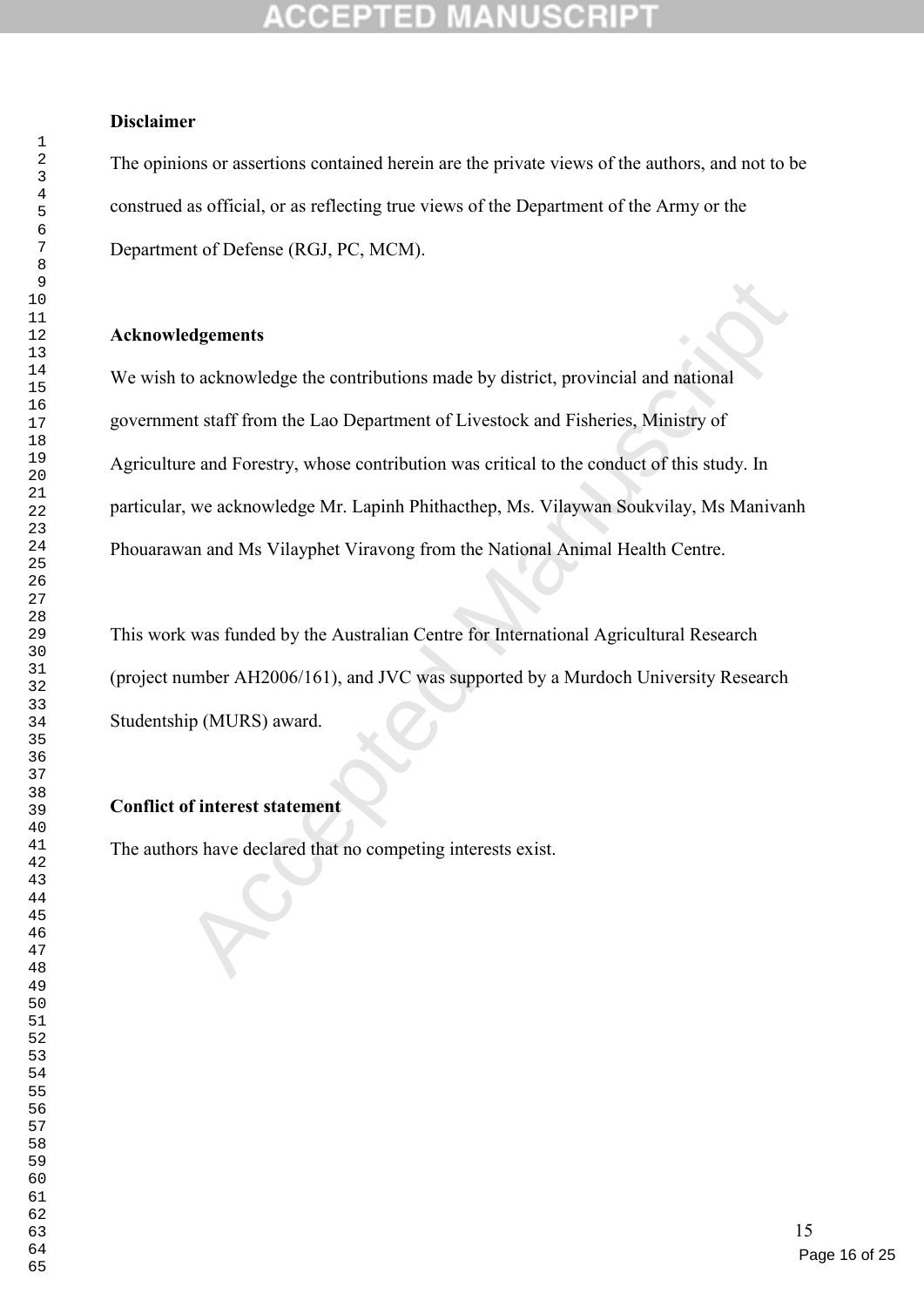#### **References**

- Aggarwal, R., Naik, S., 2009. Epidemiology of hepatitis E: current status. J. Gastroenterol. Hepatol. 24, 1484-1493.
- Blacksell, S.D., Khounsy, S., Boyle, D.B., Gleeson, L.J., Westbury, H.A., Mackenzie, J.S., 2005. Genetic typing of classical swine fever viruses from Lao PDR by analysis of the 5' non-coding region. Virus Genes 31, 349-355.
- Blacksell, S.D., Khounsy, S., Boyle, D.B., Greiser-Wilke, I., Gleeson, L.J., Westbury, H.A., Mackenzie, J.S., 2004. Phylogenetic analysis of the E2 gene of classical swine fever viruses from Lao PDR. Virus Res. 104, 87-92.
- 005. Genetic typing of classical swine fever viruses from Lao PDR by analysis of th<br>non-coding region. Virus Genes 31, 349-355.<br>
S.D., Khounsy, S., Boyle, D.B., Greiser-Wilke, L., Gleeson, L.J., Westbury, H.A.,<br>
ackenzie, Blacksell, S.D., Myint, K.S., Khounsy, S., Phruaravanh, M., Mammen, M.P., Jr., Day, N.P., Newton, P.N., 2007. Prevalence of hepatitis E virus antibodies in pigs: implications for human infections in village-based subsistence pig farming in the Lao PDR. Trans. R. Soc. Trop. Med. Hyg. 101, 305-307.
- Caron, M., Enouf, V., Than, S.C., Dellamonica, L., Buisson, Y., Nicand, E., 2006. Identification of genotype 1 hepatitis E virus in samples from swine in Cambodia. J. Clin. Microbiol. 44, 3440-3442.
- Cooper, K., Huang, F.F., Batista, L., Rayo, C.D., Bezanilla, J.C., Toth, T.E., Meng, X.J., 2005. Identification of genotype 3 hepatitis E virus (HEV) in serum and fecal samples from pigs in Thailand and Mexico, where genotype 1 and 2 HEV strains are prevalent in the respective human populations. J. Clin. Microbiol. 43, 1684-1688.
- Corwin, A.L., Tien, N.T., Bounlu, K., Winarno, J., Putri, M.P., Laras, K., Larasati, R.P., Sukri, N., Endy, T., Sulaiman, H.A., Hyams, K.C., 1999. The unique riverine ecology of hepatitis E virus transmission in South-East Asia. Trans. R. Soc. Trop. Med. Hyg. 93, 255-260.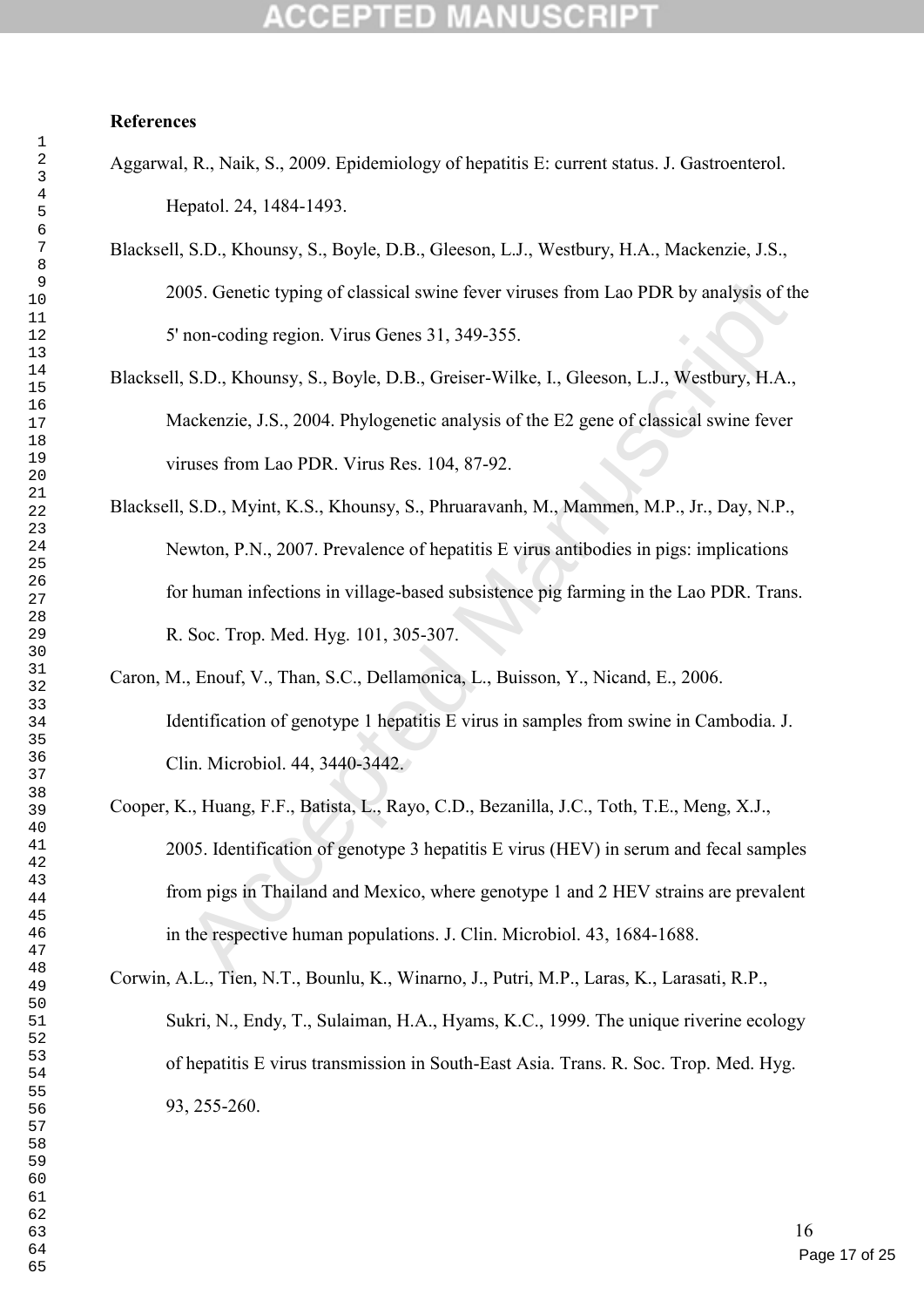- de Deus, N., Casas, M., Peralta, B., Nofrarias, M., Pina, S., Martin, M., Segales, J., 2008. Hepatitis E virus infection dynamics and organic distribution in naturally infected pigs in a farrow-to-finish farm. Vet. Microbiol. 132, 19-28.
- Edgar, R.C., 2004. MUSCLE: multiple sequence alignment with high accuracy and high throughput. Nucleic Acids Res 32, 1792-1797.

Emerson, S.U., Purcell, R.H., 2003. Hepatitis E virus. Rev Med Virol 13, 145-154.

- Forster, J.L., Harkin, V.B., Graham, D.A., McCullough, S.J., 2008. The effect of sample type, temperature and RNAlater on the stability of avian influenza virus RNA. J. Virol. Methods 149, 190-194.
- roughput. Nucleic Acids Res 32, 1792-1797.<br>
S.U., Purcell, R.H., 2003. Hepaititis E virus. Rev Med Virol 13, 145-154.<br>
L., Harkin, V.B., Graham, D.A., McCullough, S.J., 2008. The effect of sample typ<br>
mperature and RNAlate Fu, H., Li, L., Zhu, Y., Wang, L., Geng, J., Chang, Y., Xue, C., Du, G., Li, Y., Zhuang, H., 2010. Hepatitis E virus infection among animals and humans in Xinjiang, China: possibility of swine to human transmission of sporadic hepatitis E in an endemic area. Am. J. Trop. Med. Hyg. 82, 961-966.
- Guindon, S., Gascuel, O., 2003. A simple, fast, and accurate algorithm to estimate large phylogenies by maximum likelihood. Syst. Biol. 52, 696-704.
- Hijikata, M., Hayashi, S., Trinh, N.T., Ha le, D., Ohara, H., Shimizu, Y.K., Keicho, N., Yoshikura, H., 2002. Genotyping of hepatitis E virus from Vietnam. Intervirology 45, 101-104.
- Ji, Y., Zhu, Y., Liang, J., Wei, X., Yang, X., Wang, L., Li, L., Chang, Y., Tang, R., Zhuang, H., 2008. Swine hepatitis E virus in rural southern China: genetic characterization and experimental infection in rhesus monkeys (Macaca mulatta). J. Gastroenterol. 43, 565- 570.
- Kanai, Y., Tsujikawa, M., Yunoki, M., Nishiyama, S., Ikuta, K., Hagiwara, K., 2010. Longterm shedding of hepatitis E virus in the feces of pigs infected naturally, born to sows with and without maternal antibodies. J. Med. Virol. 82, 69-76.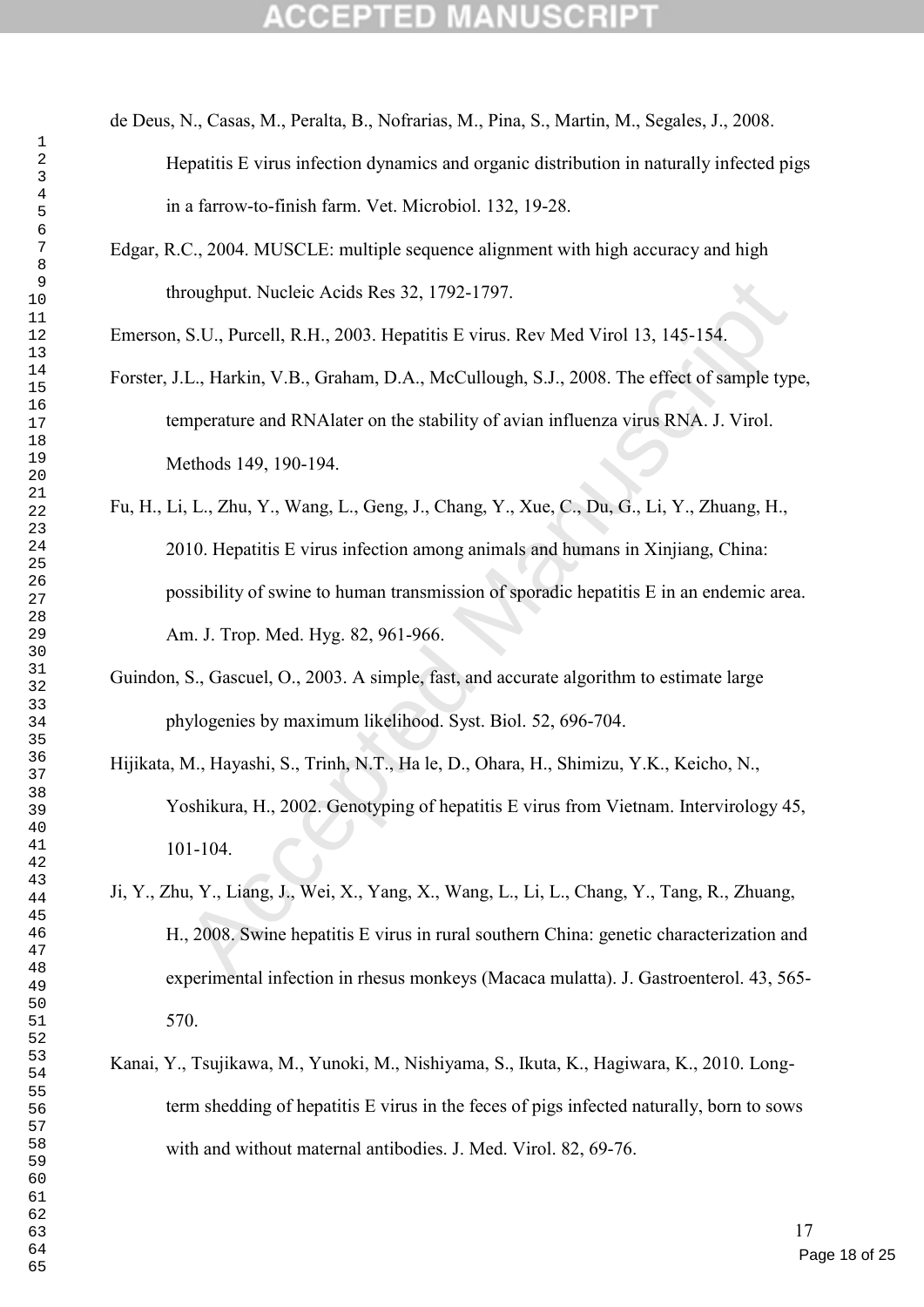Koizumi, Y., Isoda, N., Sato, Y., Iwaki, T., Ono, K., Ido, K., Sugano, K., Takahashi, M., Nishizawa, T., Okamoto, H., 2004. Infection of a Japanese patient by genotype 4 hepatitis e virus while traveling in Vietnam. J. Clin. Microbiol. 42, 3883-3885.

- Li, R.C., Ge, S.X., Li, Y.P., Zheng, Y.J., Nong, Y., Guo, Q.S., Zhang, J., Ng, M.H., Xia, N.S., 2006. Seroprevalence of hepatitis E virus infection, rural southern People's Republic of China. Emerg. Infect. Dis. 12, 1682-1688.
- Lu, L., Li, C., Hagedorn, C.H., 2006. Phylogenetic analysis of global hepatitis E virus sequences: genetic diversity, subtypes and zoonosis. Rev Med Virol 16, 5-36.
- 006. Seroprevalence of hepatitis E virus infection, rural southern People's Republic<br>
China. Emerg. Infect. Dis. 12, 1682-1688.<br>
C., Hagedom, C.H., 2006. Phylogenetic analysis of global hepatitis E virus<br>
quences: genetic Lu, Y.H., Zheng, Y.J., Hu, A.Q., Zhu, J.F., Wang, F.D., Wang, X.C., Jiang, Q.W., 2009. Seasonal pattern and phylogenetic analysis with human isolates of genotype-IV hepatitis E virus in swine herds, eastern China. Zhonghua Yu Fang Yi Xue Za Zhi 43, 504-508.
- Meng, X.J., 2009a. Hepatitis E virus: animal reservoirs and zoonotic risk. Vet. Microbiol. 140, 256-265.

Meng, X.J., 2009b. Recent advances in Hepatitis E Virus. J. Viral Hepat.

- Mizuo, H., Yazaki, Y., Sugawara, K., Tsuda, F., Takahashi, M., Nishizawa, T., Okamoto, H., 2005. Possible risk factors for the transmission of hepatitis E virus and for the severe form of hepatitis E acquired locally in Hokkaido, Japan. J. Med. Virol. 76, 341-349.
- Okamoto, H., 2007. Genetic variability and evolution of hepatitis E virus. Virus Res. 127, 216-228.
- Podsada, D., 2008. jModelTest: Phylogenetic Model Averaging. Molecular Biology and Evolution 25, 1253-1256.
- Syhavong, B., Rasachack, B., Smythe, L., Rolain, J.M., Roque-Afonso, A.M., Jenjaroen, K., Soukkhaserm, V., Phongmany, S., Phetsouvanh, R., Soukkhaserm, S., Thammavong, T., Mayxay, M., Blacksell, S.D., Barnes, E., Parola, P., Dussaix, E., Raoult, D.,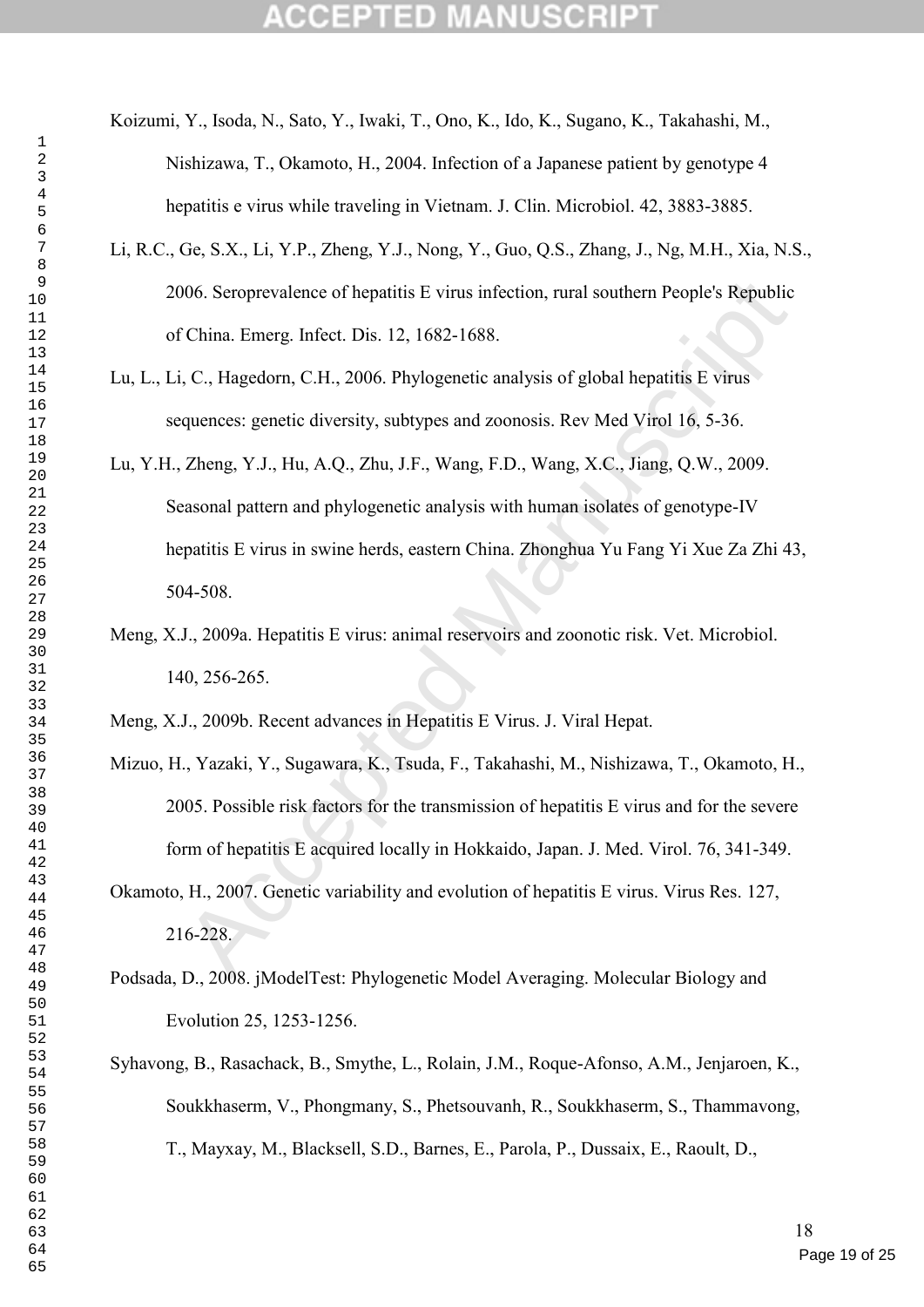Humphreys, I., Klenerman, P., White, N.J., Newton, P.N., 2010. The infective causes of hepatitis and jaundice amongst hospitalised patients in Vientiane, Laos. Trans. R. Soc. Trop. Med. Hyg. doi:10.1016/j.trstmh.2010.03.002.

- Wei, S., Xu, Y., Wang, M., To, S.S., 2006. Phylogenetic analysis of hepatitis E virus isolates in southern China (1994-1998). J. Clin. Virol. 36, 103-110.
- Whittier, C.A., Horne, W., Slenning, B., Loomis, M., Stoskopf, M.K., 2004. Comparison of storage methods for reverse-transcriptase PCR amplification of rotavirus RNA from gorilla (Gorilla g. gorilla) fecal samples. J. Virol. Methods 116, 11-17.
- **Accepted Manuscript** Zhang, W., He, Y., Wang, H., Shen, Q., Cui, L., Wang, X., Shao, S., Hua, X., 2010. Hepatitis E virus genotype diversity in eastern China. Emerg. Infect. Dis. 16, 1630-1632.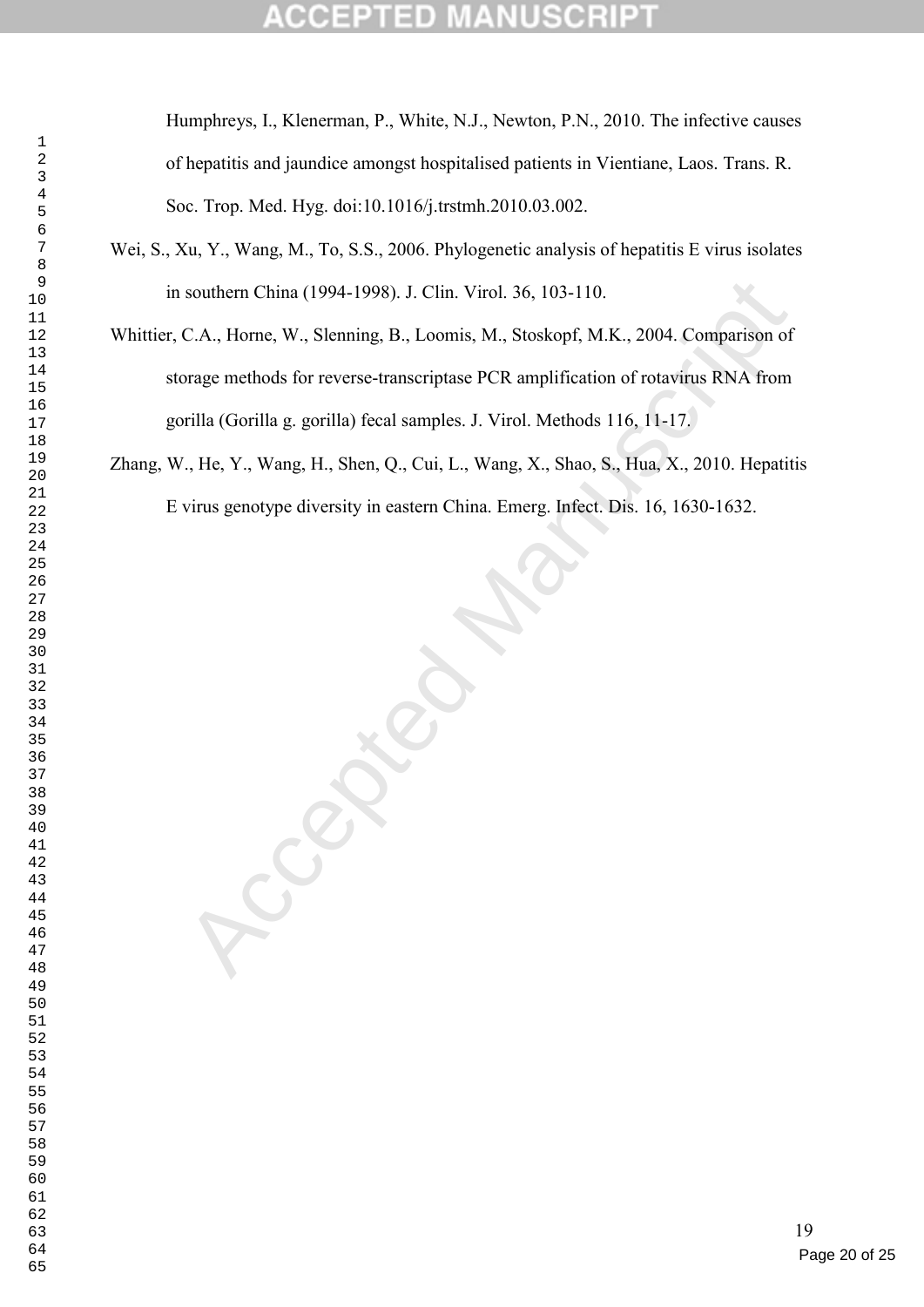### **\CCEPTED MANUSCRI**I

#### **Table and Figures legend**

Table 1. Detection of HEV RNA in faeces of pigs in northern Lao PDR

Figure 1. Map of study sites in Lao PDR. 1, Xay district, Oudomxay province; 2, Xieng Ngeun district, Luangprabang province; 3, Paek district, Xiengkhuang province; and 4, Viengxay district, Huaphanh province

Figure 2. Proportion of pigs HEV RNA positive by age-category

Map of study sites in Lao PDR. 1, Xay district, Oudomxay province; 2, Xieng<br>strict, Luangprabang province; 3, Pack district, Xiengkhuang province; and 4,<br>district, Huaphanh province<br>Proportion of pigs HEV RNA positive by a Figure 3. Phylogenetic tree constructed by the maximum-likelihood method (GTR+G+I, model) based on 41 sequences and 240 nucleotides flanking the junction of open reading frames 1, 2 and 3 (ORF1-3) of Hepatitis E virus (HEV). Twenty-one HEV isolates from Lao pigs are listed with the province of origin, compared to human and swine sequences obtained from GenBank. Genotypes are denoted on the tree and genetically distinct Lao groups are enclosed in brackets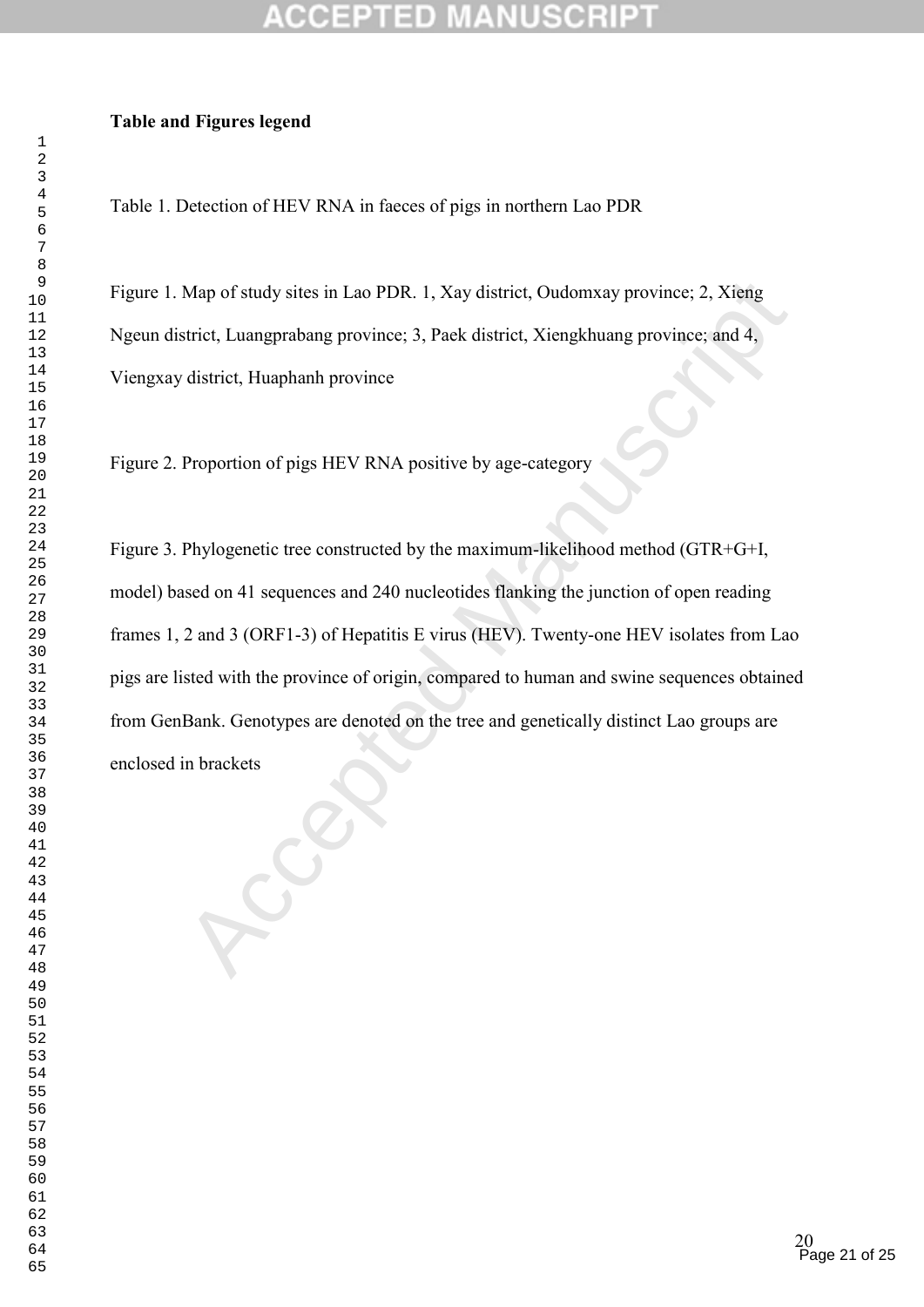| <b>ACCEPTED MANUSCRIPY</b>                                           |          |                     |         |                |             |                                 |                  |                    |  |
|----------------------------------------------------------------------|----------|---------------------|---------|----------------|-------------|---------------------------------|------------------|--------------------|--|
|                                                                      |          |                     |         |                |             |                                 |                  |                    |  |
| Table 1. Detection of HEV RNA in faeces of pigs in northern Lao PDR. |          |                     |         |                |             |                                 |                  |                    |  |
| Province                                                             |          | Number of Number of | Number  | Median age     | Age range   | Proportion pigs<br>HEV positive | HEV positive     | HEV positive       |  |
|                                                                      | villages | households          | of pigs | (months)       | (months)    | $(95\%CI)$                      | villages $(\% )$ | households $(\% )$ |  |
| Xiengkhuang                                                          | 6        | 20                  | 39      | $\overline{3}$ | $1.5 - 4.5$ | $12.8(1.8 - 23.8)$              | 2(33.3)          | 2(10.0)            |  |
| Huaphanh                                                             | 5        | 26                  | 45      |                | $2.0 - 5.0$ | $0.0 (0.0 - 0.0)$               | 0(0.0)           | 0(0.0)             |  |
| Oudomxay                                                             | 6        | 30                  | 46      |                | $1.5 - 6.0$ | $17.4(6.0 - 28.8)$              | 5(83.3)          | 8(26.7)            |  |
| Luangprabang                                                         | 6        | 19                  | 51      |                | $2.0 - 6.0$ | $15.7(5.4 - 26.0)$              | 3(50.0)          | 3(15.8)            |  |
| Total                                                                | 23       | 95                  | 181     | 3              | $1.5 - 6.0$ | $11.6(6.9 - 16.3)$              | 10(43.5)         | 13(13.7)           |  |
|                                                                      |          |                     |         |                |             |                                 |                  |                    |  |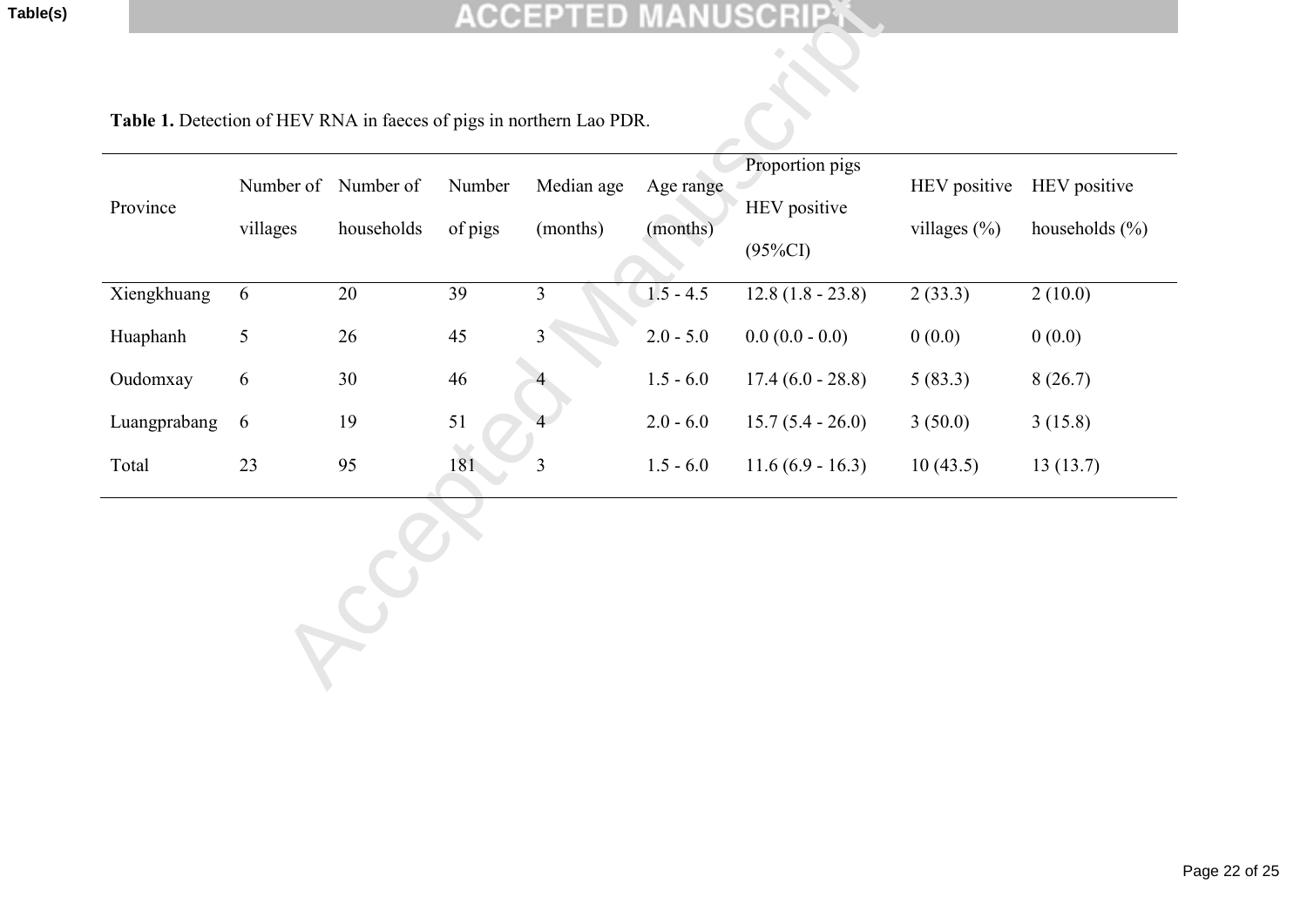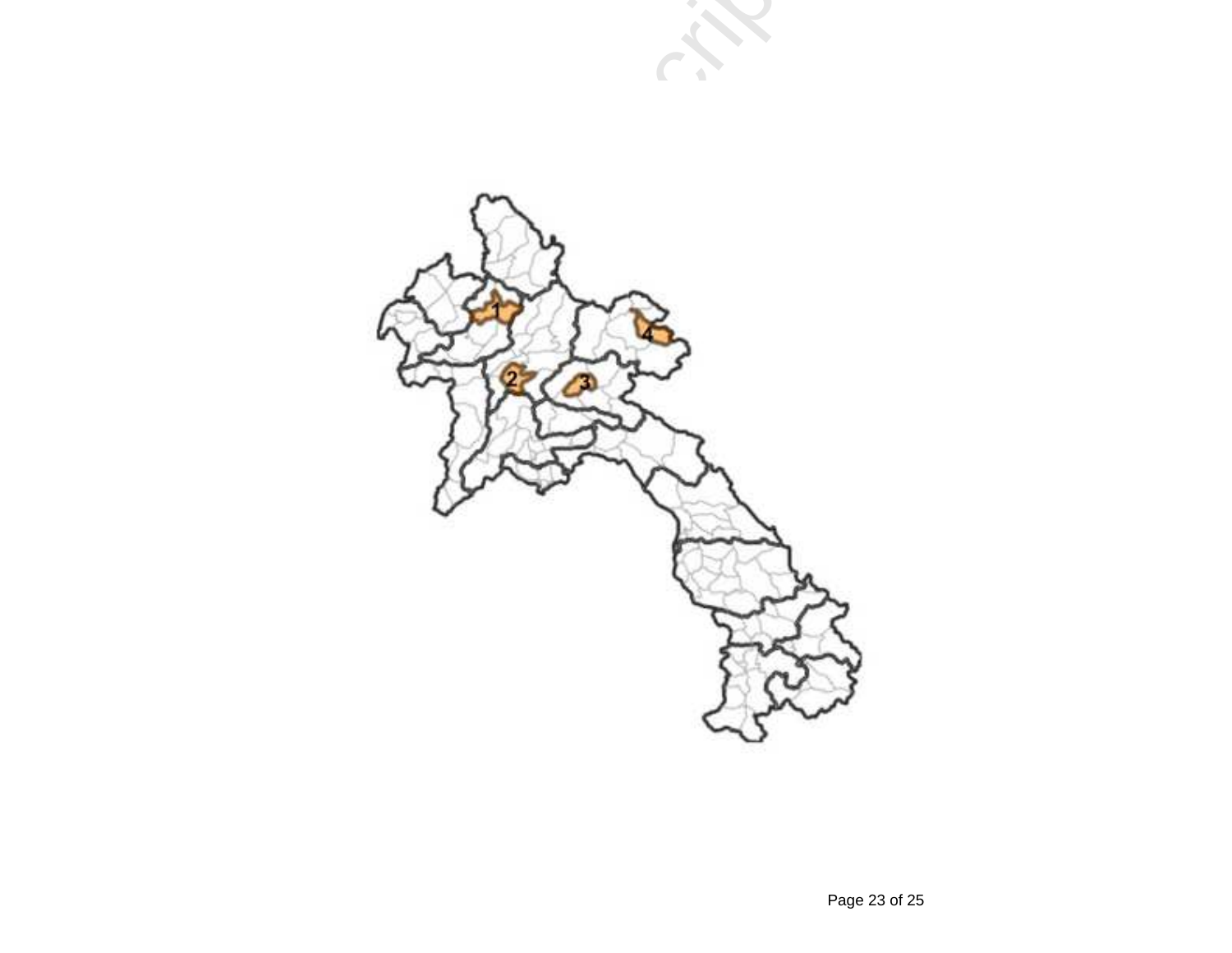